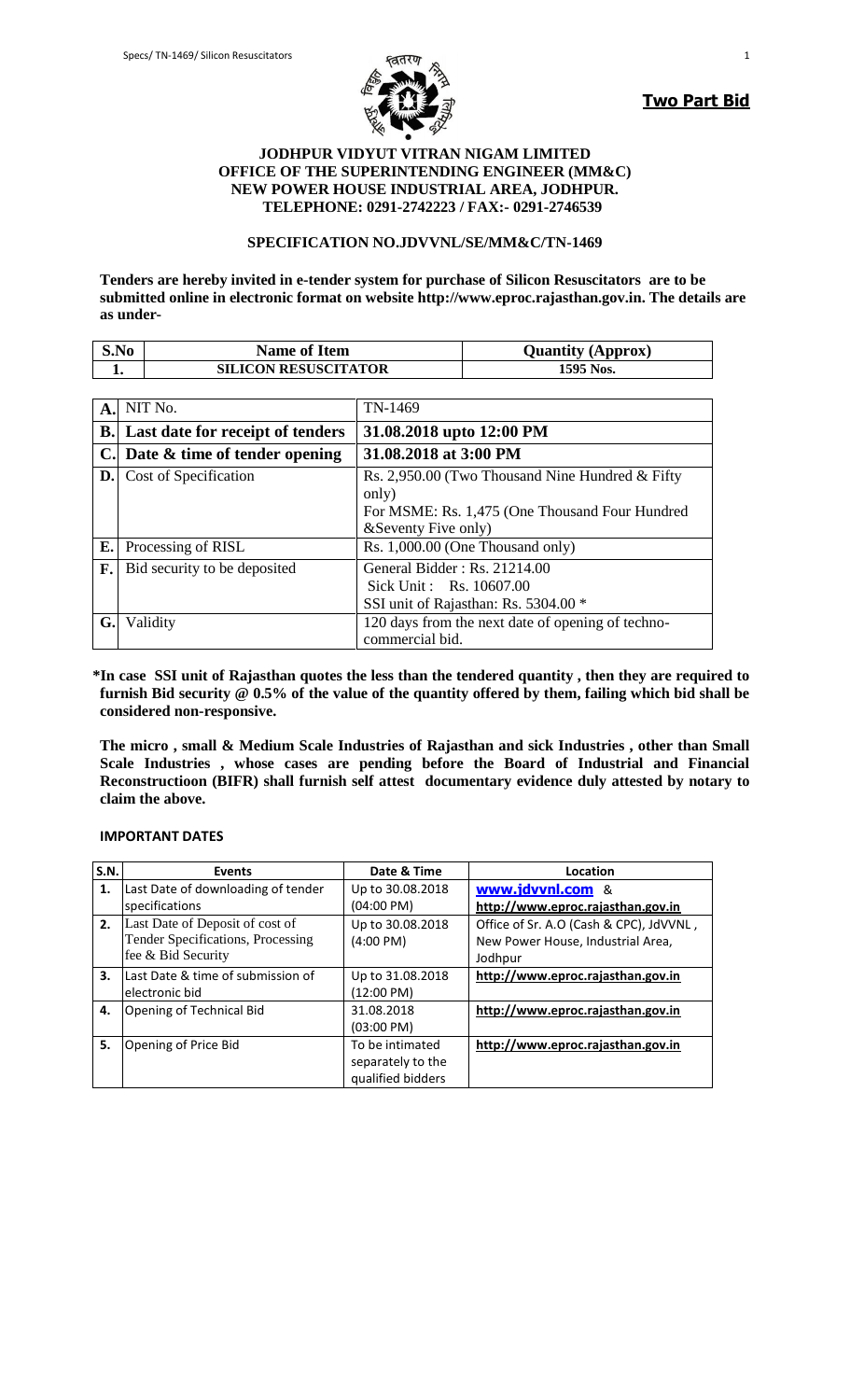| Section-I      | <b>Instructions to Bidder</b>                                                                                          |                                                                                         |
|----------------|------------------------------------------------------------------------------------------------------------------------|-----------------------------------------------------------------------------------------|
| Section-II     | <b>General Conditions of Contract</b>                                                                                  |                                                                                         |
| Section-III    | <b>Technical Specification</b>                                                                                         |                                                                                         |
| Schedule-I     | Schedule of Requirement                                                                                                |                                                                                         |
| Schedule-II    | Prices                                                                                                                 |                                                                                         |
| Schedule-III   | <b>Details of Standards</b>                                                                                            |                                                                                         |
| Schedule-III A | Pre Qualification Requirement (PQR)                                                                                    |                                                                                         |
| Schedule-IV    | <b>BOQ</b> (Price Schedule)                                                                                            | To be uploaded Online on website                                                        |
| Schedule IV A  | Details of tendered quantity, quantity offered<br>along with justification with reference to<br>qualifying Requirement | The Bidder is required to justify<br>quantity offered as per qualifying<br>Requirement. |
| Schedule V     | <b>Departure from Guaranteed Technical Particulars</b>                                                                 |                                                                                         |
| Schedule V A   | <b>Guaranteed Technical Particulars</b>                                                                                |                                                                                         |
| Schedule VI A  | Departure from the requirement of Technical<br>Specification.                                                          |                                                                                         |
| Schedule VI B  | Departure from commercial terms & conditions<br>of specification                                                       |                                                                                         |
| Schedule VII   | List of Past supplies                                                                                                  |                                                                                         |
| Schedule VIII  | Delivery schedule                                                                                                      |                                                                                         |
| Schedule IX    | List of equipment & technical hands available<br>with the biding firm.                                                 |                                                                                         |
| Schedule X     | General Particulars about the tender in brief.                                                                         |                                                                                         |
| Schedule XI    | Format of Affidavit for Rajasthan MSME                                                                                 |                                                                                         |
| General        | Amendments in ITB & GCC                                                                                                |                                                                                         |
| Appendix-A     | Performa for Bank Guarantee in lieu of Bid                                                                             |                                                                                         |
|                | Security                                                                                                               |                                                                                         |
| Appendix-B     | Important instruction                                                                                                  |                                                                                         |
| Annexure-A     | Self attested undertaking                                                                                              |                                                                                         |

## **INDEX**

- 1. Tender documents will be made available on e-Tendering portal [www.eproc.rajasthan.gov.in](http://www.eproc.rajasthan.gov.in/) The bidders, in their own interest are requested to read very carefully the tender document before submitting the bid only through online on website [www.eproc.rajasthan.gov.in](http://www.eproc.rajasthan.gov.in/). The bidders can download bid up to 04:00 p.m. one day prior to schedule date of opening of respective bid mentioned above documents and submit their bids online up to 12:00 p.m. on schedule of respective bid mentioned above.
- 2. Eligible bidders should submit their bid well in advance instead of waiting till last date JdVVNL will not be responsible for non-submission of bids due to any website related problems.
- 3. The cost of Tender specification **Rs. 2950/- (For MSME Rs. 1475/- )** (Non-Refundable) to be paid by Demand Draft in Favour of the Sr. Accounts officer(Cash & CPC), JdVVNL, Jodhpur and tender processing fees Rs. **1000/-** shall be payable by demand draft in favour of The Managing Director RISL, Jaipur (Non-Refundable). The bidders are required to deposit all these payments in the office of the SE(MM&C), JdVVNL, Jodhpur up to 4.00 PM one day prior to date of tendering otherwise their bids are liable to be rejected.
- 4. The Bid Security amount (as applicable) to be paid by demand draft/banker"s cheque in favous of SR.AO(CASH & CPC), JDVVNL, Jodhpur (Payable at jodhpur) 342003 **up to 4.00 p.m upto one WORKING day prior to schedule date of opening** of respective bid or Bank guarantee, in specified format, of a scheduled bank in favour of superintending Engineer (MM&C), JDVVNL, Jodhpur be deposited to the Sr. Accounts Officer (MM&C), JdVVNL, New Power House, Industrial Area,Jodhpur-342003 **up to 4.00 p.m. up to one WORKING day prior to schedule date of opening** of respective bid and obtain a receipt/acknowledgement thereof. No other mode of deposit shall be accepted. At the time of depositing the Bid Security amount or Bank Guarantee, the bidder shall also furnish self attested and duly attested by Notary, the documentary evidence of SSI unit of Rajasthan or of sick unit (as applicable) along with affidavit as per schedule XI on Non-Judicial Stamp of Rs. 100/-.

The Bank Guarantee against Bid Security be issued by Nationalized / Scheduled Bank. The same may be accepted after confirmation by issuing Bank. If any Bid Security Bank Guarantee not is proper format / not confirmed by the issuing Bank the same would not be accepted and the bidder would be immediately shorted out from bid process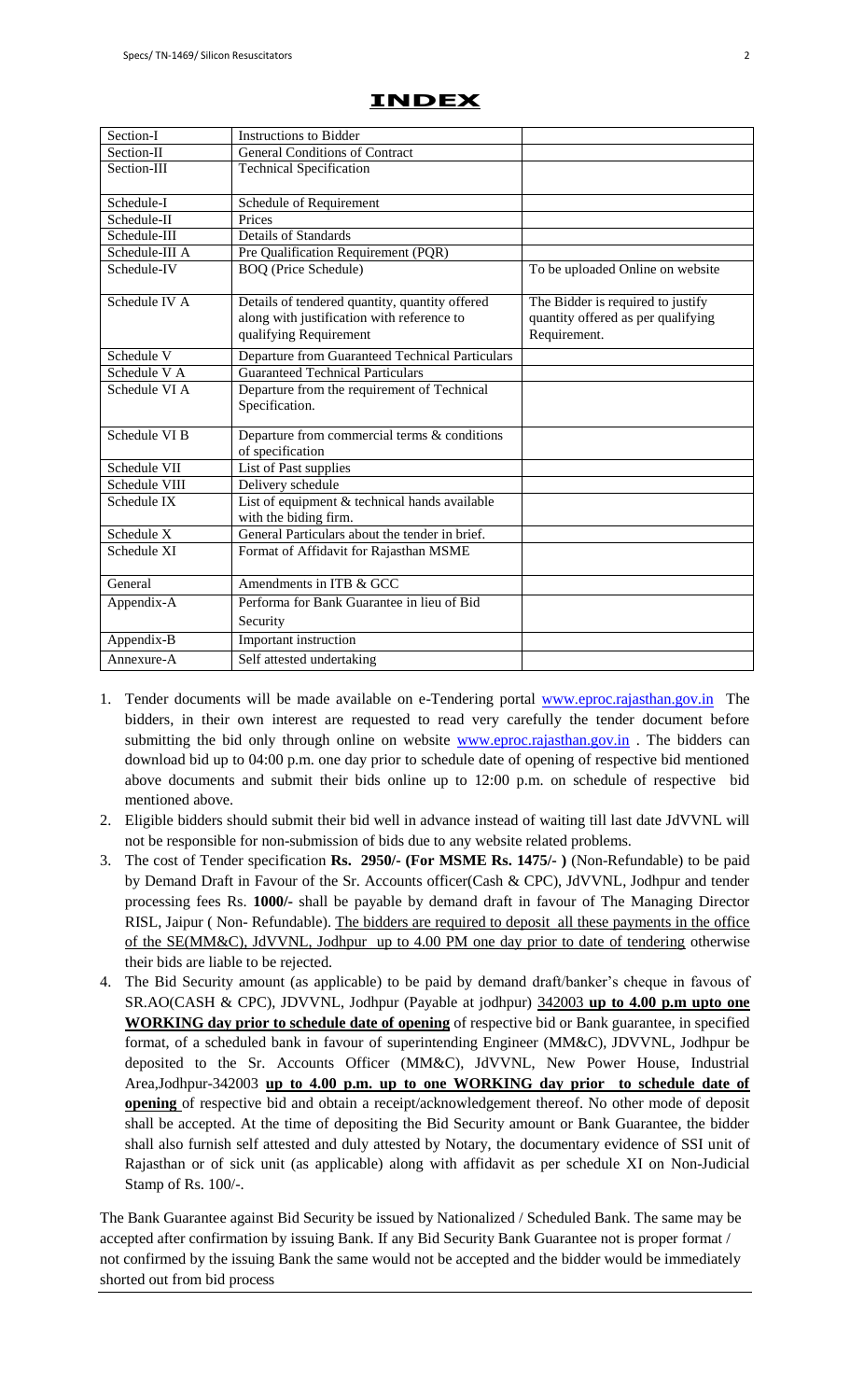### **SECTION-III**

### **TECHNICAL SPECIFICATION FOR PURCHASE OF SILICONE RESUSCITATOR AGAINST TN-1469.**

**1.0** This specification covers the manufacture, testing before dispatch and delivery at our stores/site of the Silicone Resuscitators with 4 No. mask, reservoir Bag 2600ml and Oxygen tube 2 Mtr., complete set packed in pouch.

### **2.0 TECHNICAL DETAILS ARE AS UNDER:-**

| 1.  | Suitable for human Body     | $>40$ Kg.                                              |
|-----|-----------------------------|--------------------------------------------------------|
|     | Weight                      |                                                        |
| 2.  | Recommended                 | Operating   -18 Deg. C. $\sim$ + 50 Deg. C             |
|     | temperature                 |                                                        |
| 3.  | Storage                     | -40 Deg. C. $\sim$ +60 Deg. C                          |
| 4.  | Bellow capacity             | 1600 ml                                                |
| 5.  | <b>Bellow</b>               | Autoclavable at 121 Deg.C for 10 minutes               |
| 6.  | <b>Bellow</b>               | 50 Times Reusable.                                     |
| 7.  | Dimensions                  | 22mm/15mm (As per international standard)              |
| 8.  | Valve                       | Autoclavable at 121 Deg.C for 10 minutes               |
| 9.  | Valve                       | 50 Times Reusable.                                     |
| 10. | Silicone mask               | Transparent & Autoclavable at 121 Deg.C for 10 minutes |
| 11. | Silicone mask               | 50 Times Reusable.                                     |
| 12. | Reservoir bag               | Capacity 2600 ml                                       |
| 13. | Reservoir bag               | Single Use only.                                       |
| 14. | Reservoir valve             | Autoclavable at 121 Deg.C for 10 minutes               |
| 15. | Oxygen Tube                 | Length 2 Mtr.                                          |
| 16. | Oxygen Tube                 | Single use only.                                       |
| 17. | <b>Silicon Resuscitator</b> | All parts reusable 50 times.                           |
| 18. | <b>Silicon Resuscitator</b> | All parts Autoclavable at 121 Deg.C for 10 minutes     |

The Silicone Resuscitator should be approved as per medical standards.

## **3.0 GUARANTEED TECHNICAL & OTHER PARTICULARS:**

The tenderer shall furnish complete guaranteed and other particulars of material offered by him.

### **4.0 SAMPLES:**

Bidders are required to furnish One No. sample of tendered item meeting requirement of technical specification along with their Bid, failing which their bid is liable to be rejected.

### **5.0 INSPECTION & TESTING:**

Inspection & testing shall be as per relevant standards. The inspecting officer shall select 5% samples randomly from the offered lot for physical verification and inspection as per specification and purchase order.

The suppliers should satisfy themselves that the material is in accordance with the terms of the contract and fully confirm to required specifications by carrying out a through preinspection of each quota before tending the same for inspection to the inspecting officer nominated by the purchaser. Such pre-inspection on the part of the suppliers would minimize the chances of rejection in inspection.

The material shall be tested and inspected by an authorized inspecting officer of the purchaser before dispatch. The purchaser reserves the right to get the material tested in any testing laboratory before dispatch.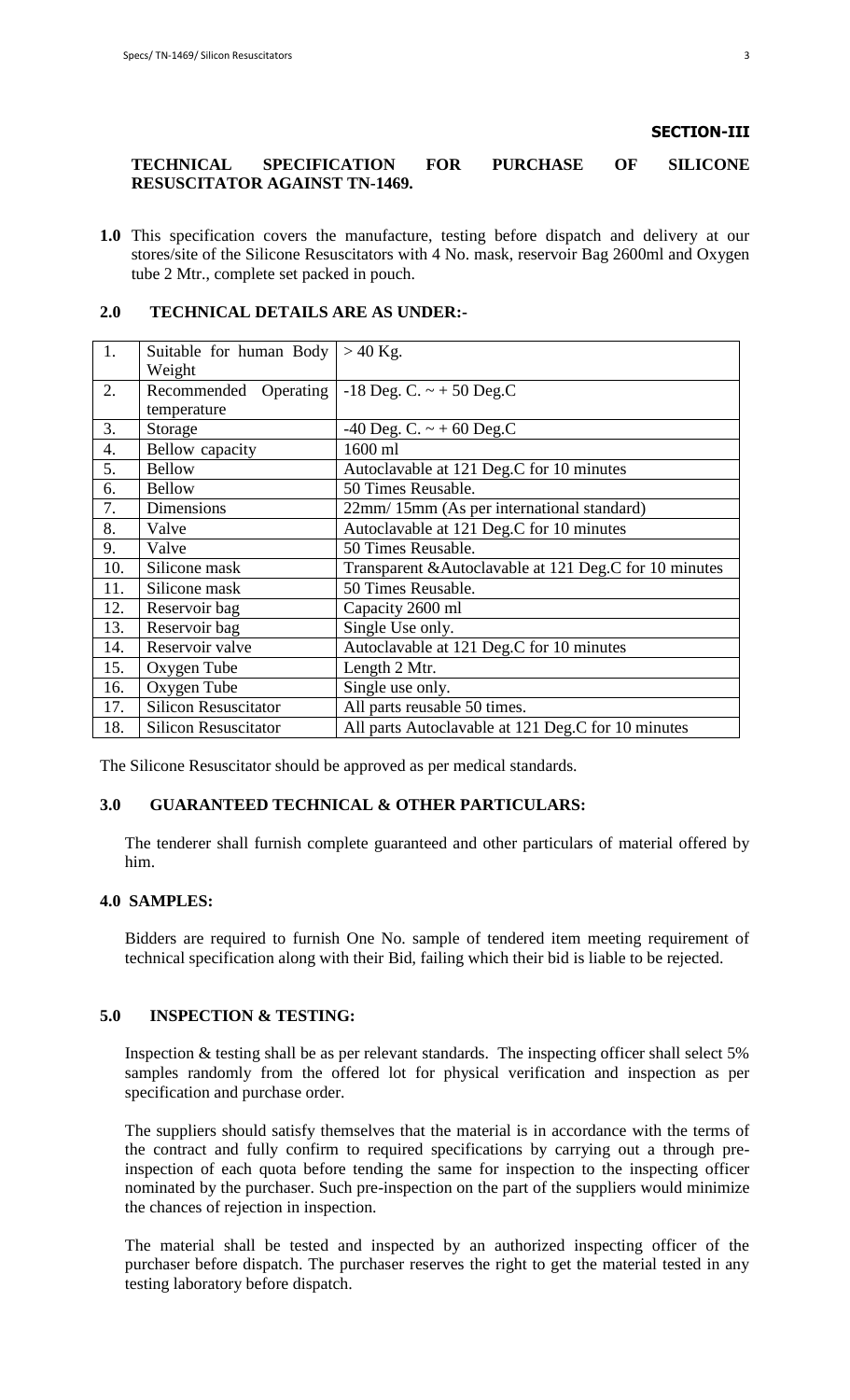**6.0** As GST act has been effected from 01.07.2017, therefore, BOQ has been prepared accordingly with applicability of GST. Further, old tax structure wherever appearing in ITB/GCC/Specification may be replaced by GST as per notification.

Further, GST registration number of Jodhpur Discom is 08AAACJ8578R1ZJ.

## **7.0 ADDITIONAL ORDER**

 Repeat order for additional quantities upto 50% of original ordered quantities, may be placed by the Nigam on the same rates , terms and conditions given in the contract.

 8**.0** Every Micro, Small & Medium enterprises of Rajasthan shall be required to submit an affidavit in schedule-XI, along with duly filled bid document.

\*\*\*\*\*\*\*\*\*\*\*\*\*\*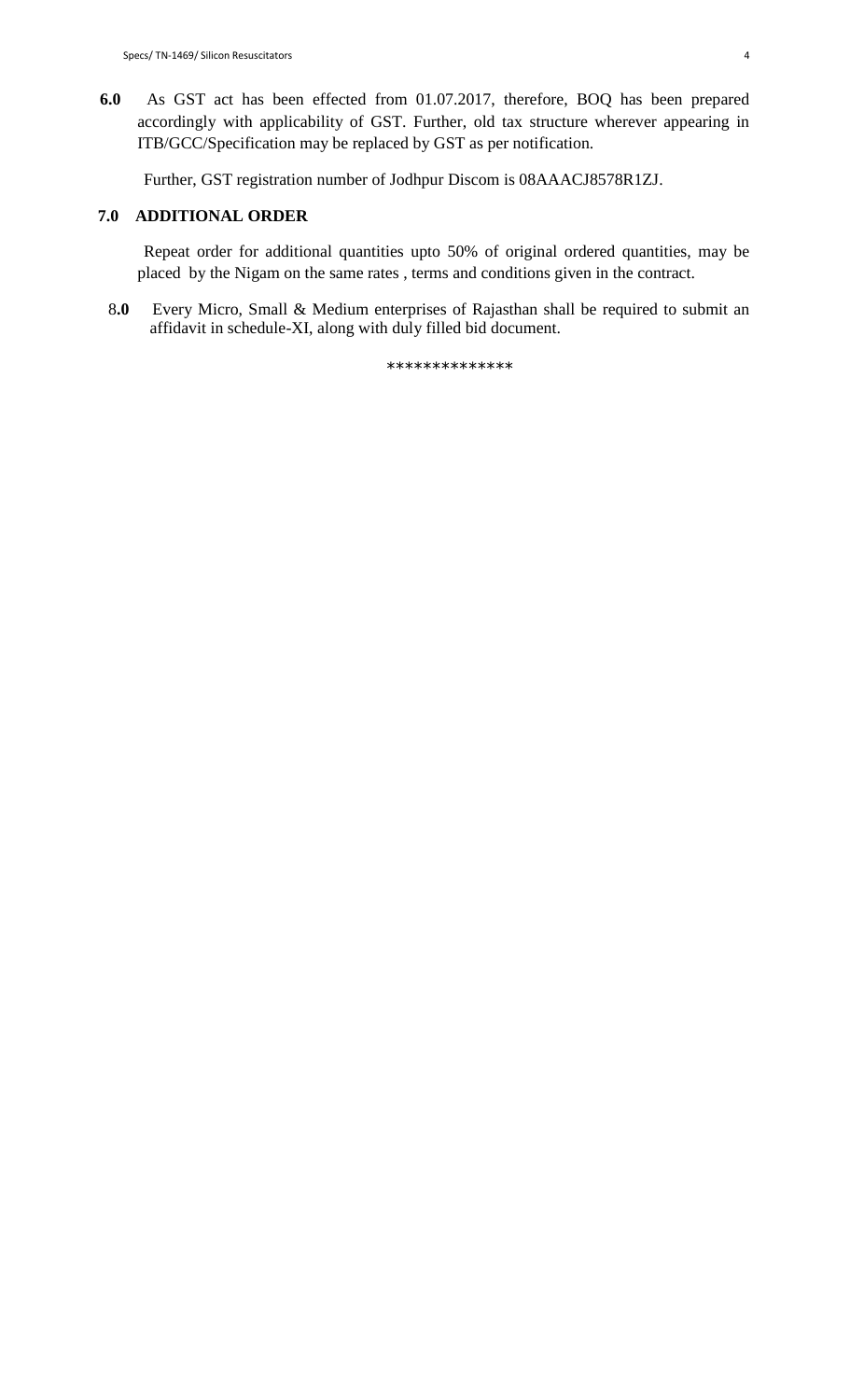## **SCHEDULE-I**

## **SCHEDULE OF REQUIREMENT**

The approximate requirement is as under:-

| <b>S. No.</b> | Item                         | Approx. qty. (Nos.) |
|---------------|------------------------------|---------------------|
|               | <b>Silicon Resuscitators</b> | 1595 Nos.           |

**NOTE:-The quantities as mentioned in the schedule of requirements are tentative and may increase/decrease as per the requirement of the Nigam.**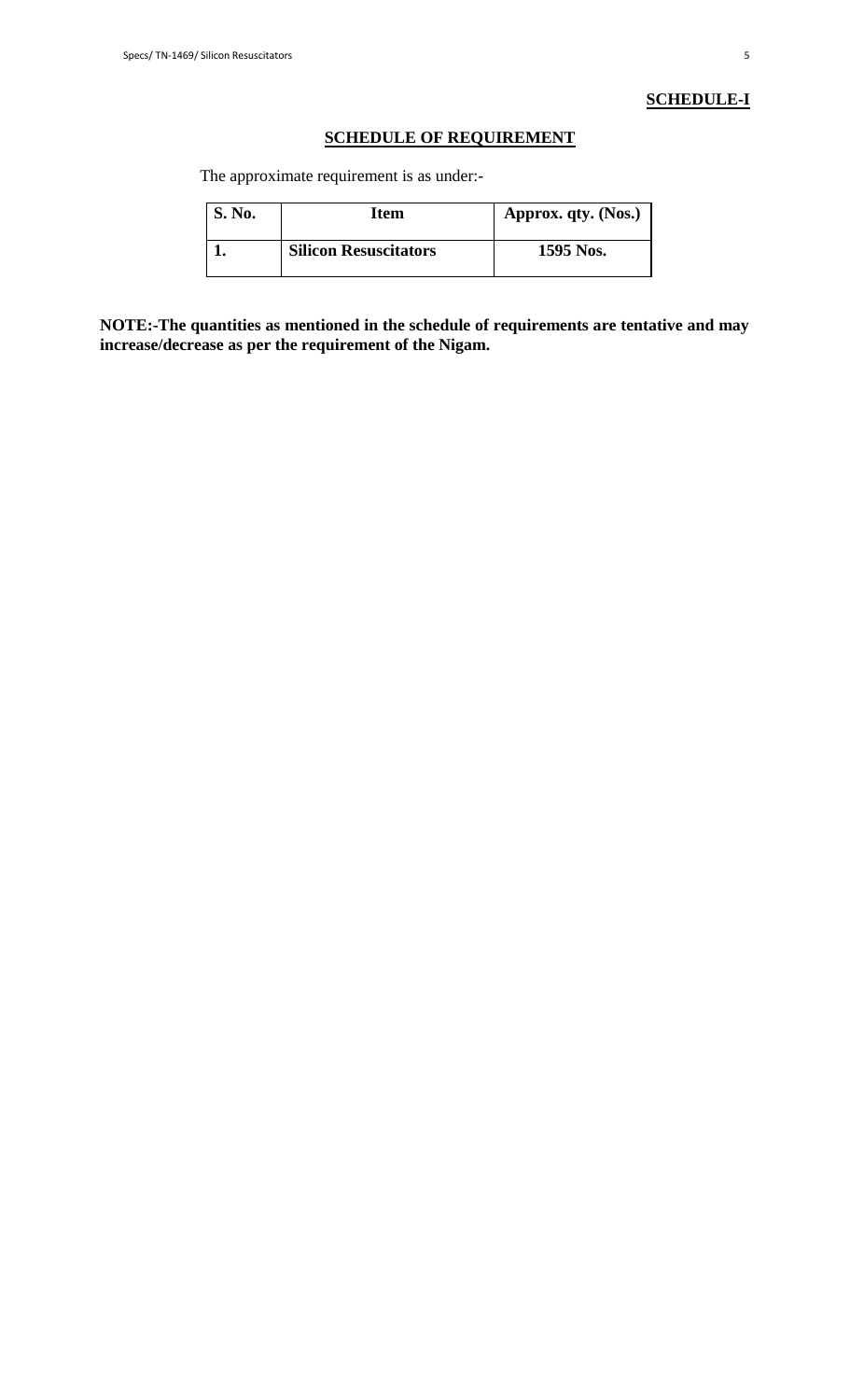## **SCHEDULE- II**

## **PRICE ADJUSTMENT FORMULA**

## **ITEM: RESUSCITATORS**

## **PRICES ARE `FIRM'**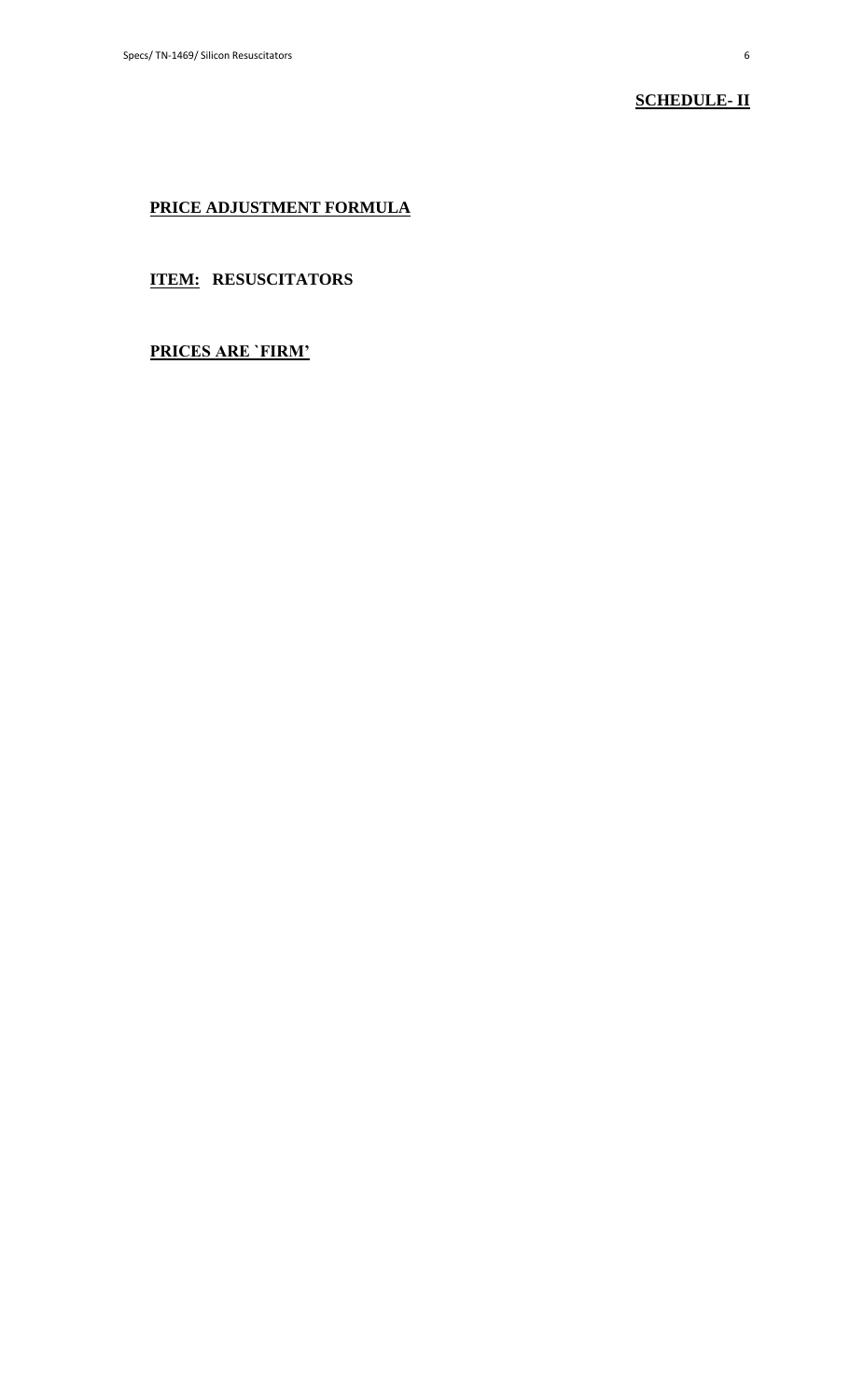

**SCHEDULE – III**

## **JODHPUR VIDYUT VITRAN NIGAM LIMITED A Govt. of Rajasthan Undertaking**

## **Prescribed technical specification for supply of Silicon Resuscitators**

(Name of Material/Equipment/Machinery/T&P etc.)

| S.No. | Technical specification                              | Name of IS/other | Other particulars |
|-------|------------------------------------------------------|------------------|-------------------|
|       | to which material/equipment/ standard specification  |                  | if any.           |
|       | Machinery/T&P shall confirm to which material should |                  |                   |
|       |                                                      | confirm          |                   |

Certified that we agree to all the aforesaid technical specification except at S.No……. for which our technical specification shall be as under:-

| S.No. | Technical specification                              | Name of IS/other | Other particulars |
|-------|------------------------------------------------------|------------------|-------------------|
|       | to which material/equipment/ standard specification  |                  | if any.           |
|       | Machinery/T&P shall confirm to which material should |                  |                   |
|       |                                                      | confirm          |                   |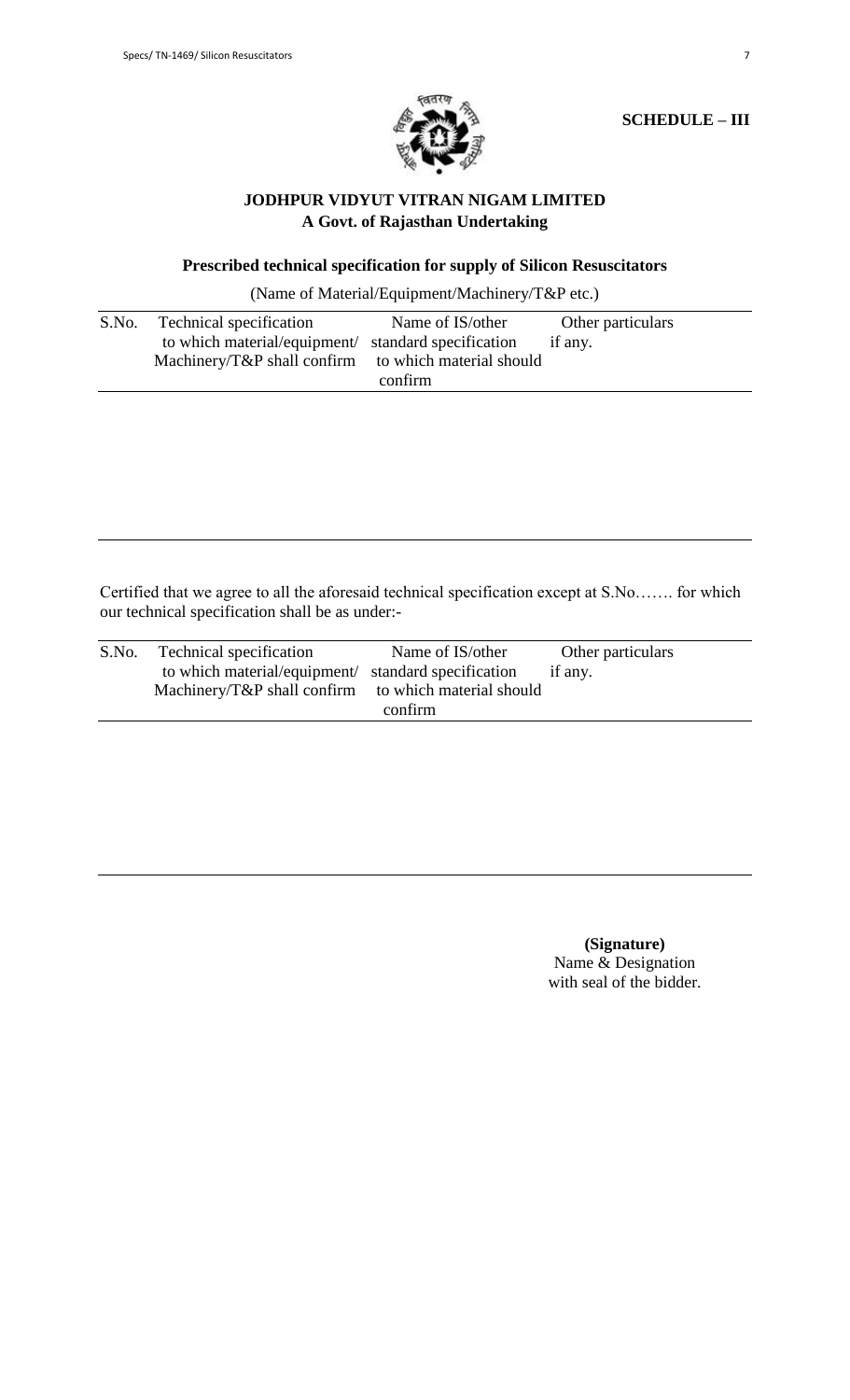#### **SCHEDULE-III-A**

# **QUALIFICATION REQUIREMENT**

## **ITEM:- SILICON RESUSCITATORS**

## **TN-1469**

The bidder should fulfill following qualifying requirements for successful participation in the tender along with relevant documentary evidence supporting each qualifying requirement without which the offer shall be considered non-responsive & rejected.

1. The bidder should be a Manufacturer of offered items. The offers from sole selling agent/ authorized dealers shall be entertained subject to furnishing of authorization letter from original manufacturer.

2. The bidder is required to quote for minimum **10%** of tendered quantity of tendered item, failing which their offer may be considered Non-Responsive.

3. The bidders who have been black listed in any of the state Discom or with whom business relations have been severed in Jodhpur Discom shall not be considered.

### **GENERAL CONDITIONS : - (ALL CONDITIONS BE DULY SIGNED & SEALED)**

- I) The bidder shall clearly indicate the deviations such as `Technical Deviation & Commercial Deviations" in the prescribed proforma only. The deviations indicated elsewhere in the bid shall not be accepted.
- II) The bidder must clearly fill up each and every particular of guaranteed technical particulars annexed with Technical Specifications otherwise he will be responsible for Technical Non-responsiveness.
- III) All documents required in the prescribed format are to be furnished along with the bid itself only, failing which the bid will be summarily rejected.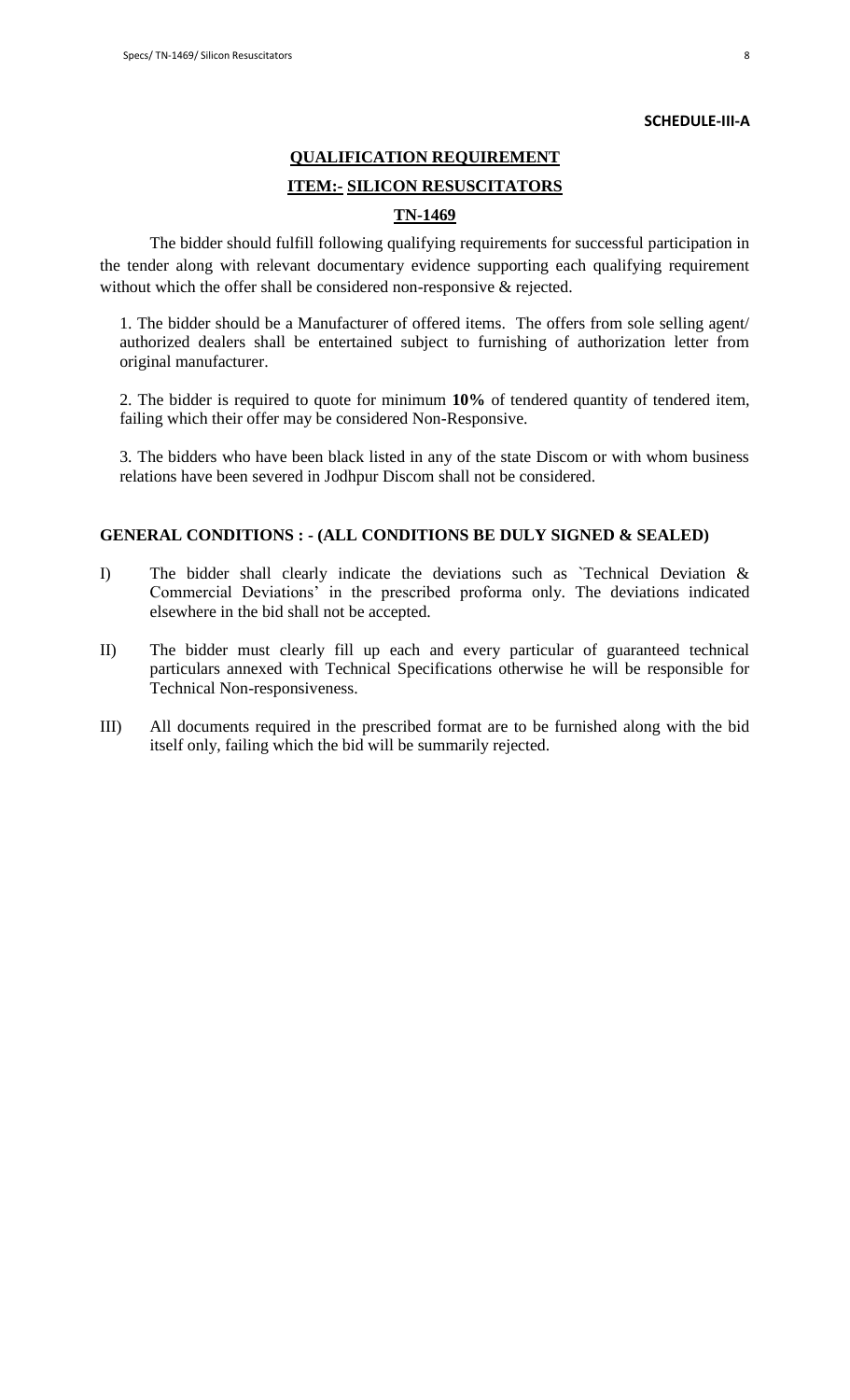### **SCHEDULE-IV `A'**

### **Must be filled-in by the tenderer and attach with technical bid (Part-I)**

To,

The Superintending Engineer (MM&C), Jodhpur Vidyut Vitran Nigam Limited, Jodhpur.

Dear Sir,

With reference to your invitation to tender against specification No. **JDVVNL/SE/MM&C/TN-1469**, we agree to supply the following quantity:-

| S.<br>N <sub>0</sub> | <b>Particulars of item</b>             | <b>Tendered</b><br>Quantity<br>(In Nos.) | Qty.<br>Offered (In<br>$N$ os.) | Justification of<br>quantity offered as<br>per Qualifying<br>Requirement | <b>Status of type</b><br>test reports<br>submitted. |
|----------------------|----------------------------------------|------------------------------------------|---------------------------------|--------------------------------------------------------------------------|-----------------------------------------------------|
|                      | $\mathcal{D}_{\cdot}$                  | 3                                        | 4                               | 5                                                                        | 6                                                   |
| 1.                   | <b>Silicon</b><br><b>Resuscitators</b> | 1595 nos.                                |                                 |                                                                          |                                                     |

1. The offer is valid for a period of 120 days from the date of opening of this tender.

2. The prices are "FIRM".

- 3. It is noted that the quantities as mentioned in the specification are approximate and agree to supply any quantity as per your requirement.
- 4. The delivery shall strictly be in accordance with our delivery clause as given in Schedule-VIII of this specification. In case we fail to deliver the material as indicated in the clause No. 1.23 of GCC, we are liable to pay recovery for delay in delivery as per clause No. 1.24 of this Schedule-II of this specification. The material shall conform to your specification No. **JDVVNL/SE/MM&C/TN-1469** and as per relevant ISS in all respect.
- 5. We confirm that we agree to all the terms & conditions as well as the technical stipulations of your specification No. **JDVVNL/SE/MM&C/TN-1469** and there are no deviations other than as specified in the Schedule VI (A&B).

Yours faithfully,

 Signature of tenderer with stamp Dated: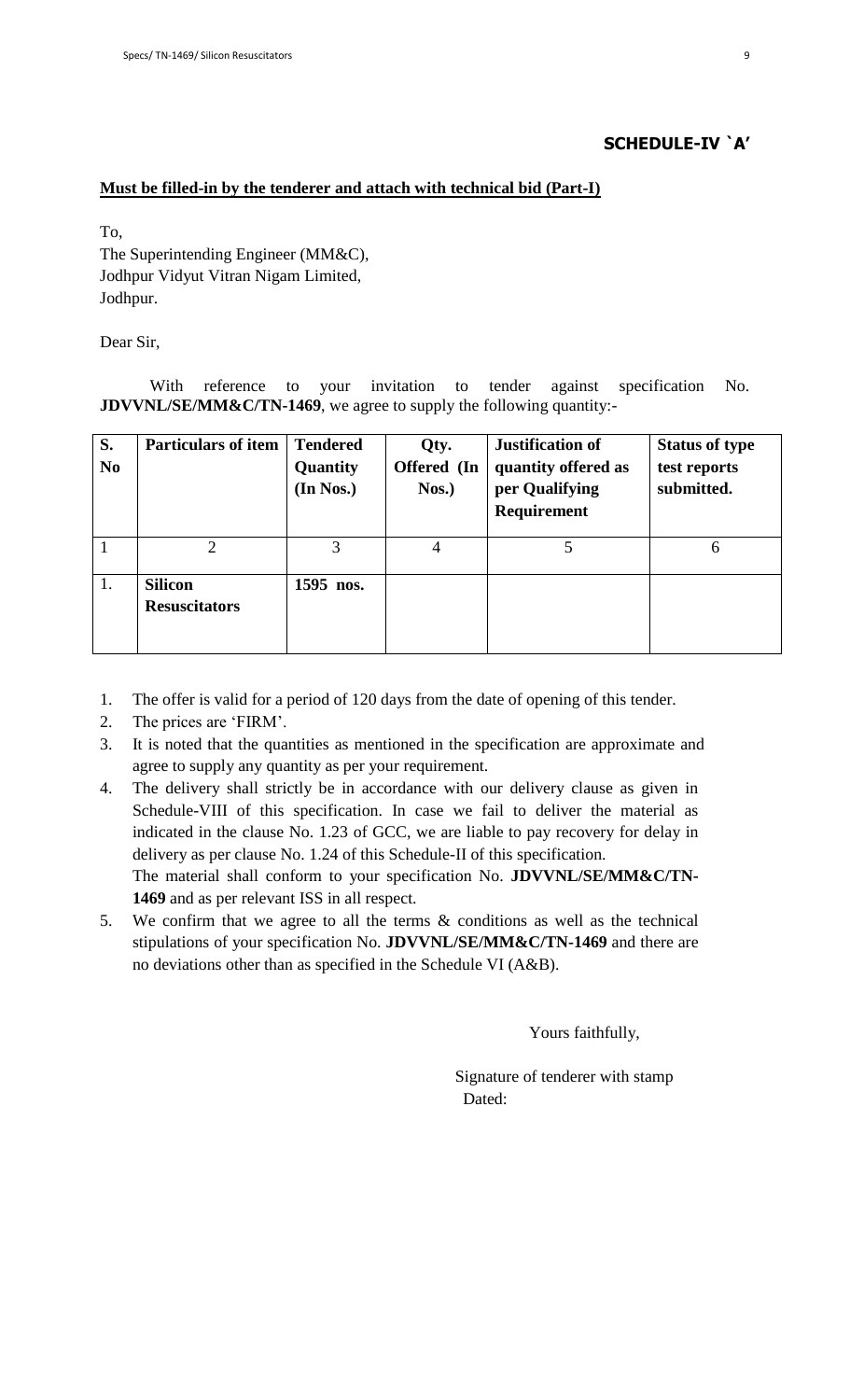

## **JODHPUR VIDYUT VITRAN NIGAM LIMITED**

## **A Govt. of Rajasthan Undertaking**

Statement of guaranteed technical particulars and other performance data for supply of ……………………………………….. (Name of material) against specification no..………………………..

S.No. Particulars of technical & other performance data guaranteed.

Certified that we agree to all the aforesaid technical particulars and other performance data except following:-

| S.No. | Particulars of technical & other | Reasons for           |  |
|-------|----------------------------------|-----------------------|--|
|       | Performance data                 | deviations/departure. |  |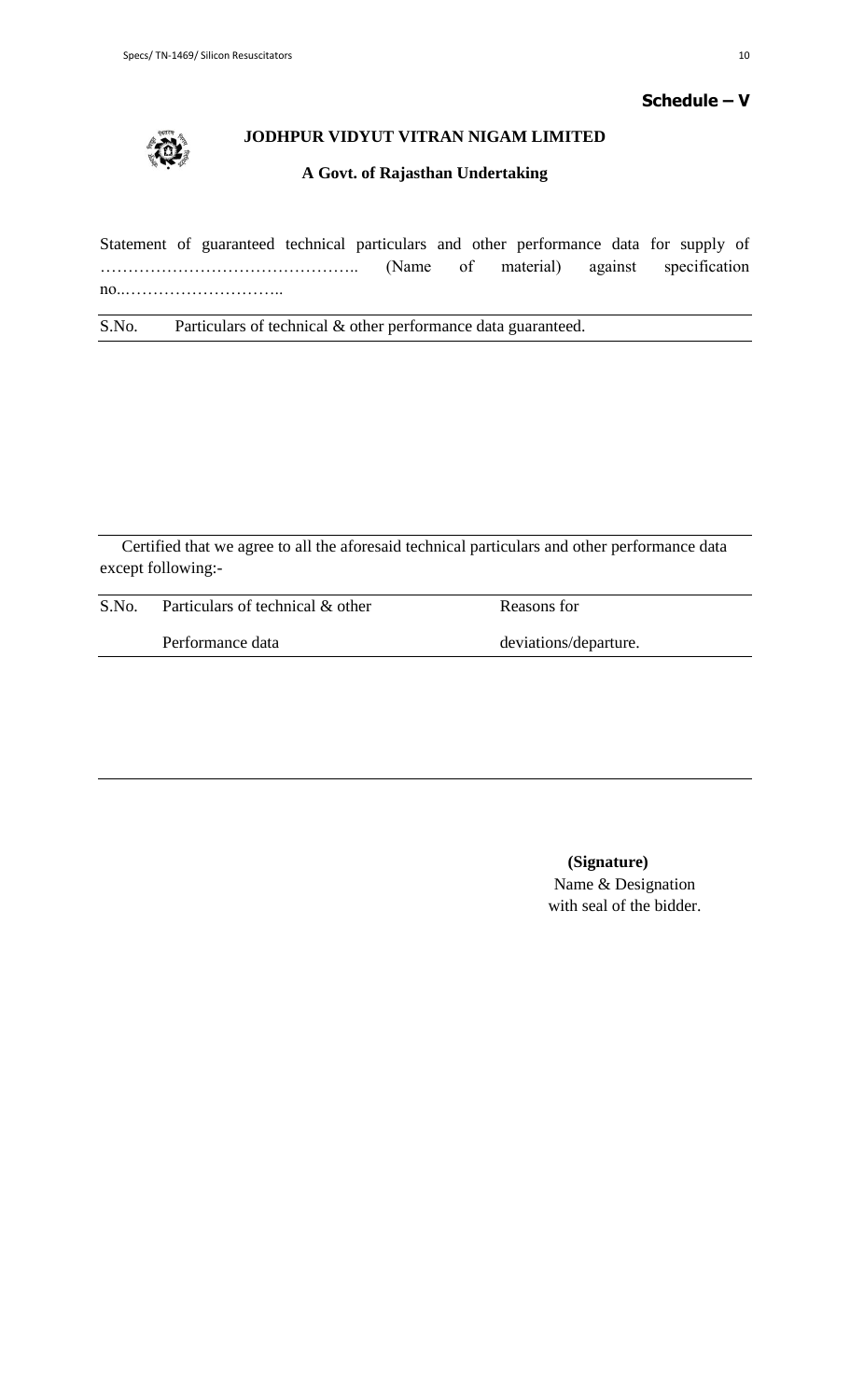## **SCHEDULE – V (A)**

## **GURANTEED AND OTHER TECHNICAL PARTICULARS OF SILICON RESUSCITORS AGAINST TN- 1469**

| S. No. | Description                              | To be filled by the Tenderer |
|--------|------------------------------------------|------------------------------|
| 1.     | Name and office address of Manufacturer. |                              |
| 2.     | Work's Address                           |                              |
| 3.     | <b>GST</b> Registration No.              |                              |
| 4.     | Bellow capacity                          |                              |
| 5.     | <b>Dimensions</b>                        |                              |
| 6.     | Reservoir bag Capacity                   |                              |
| 7.     | Oxygen tube length                       |                              |
| 8.     | <b>Silicon Resuscitors</b>               |                              |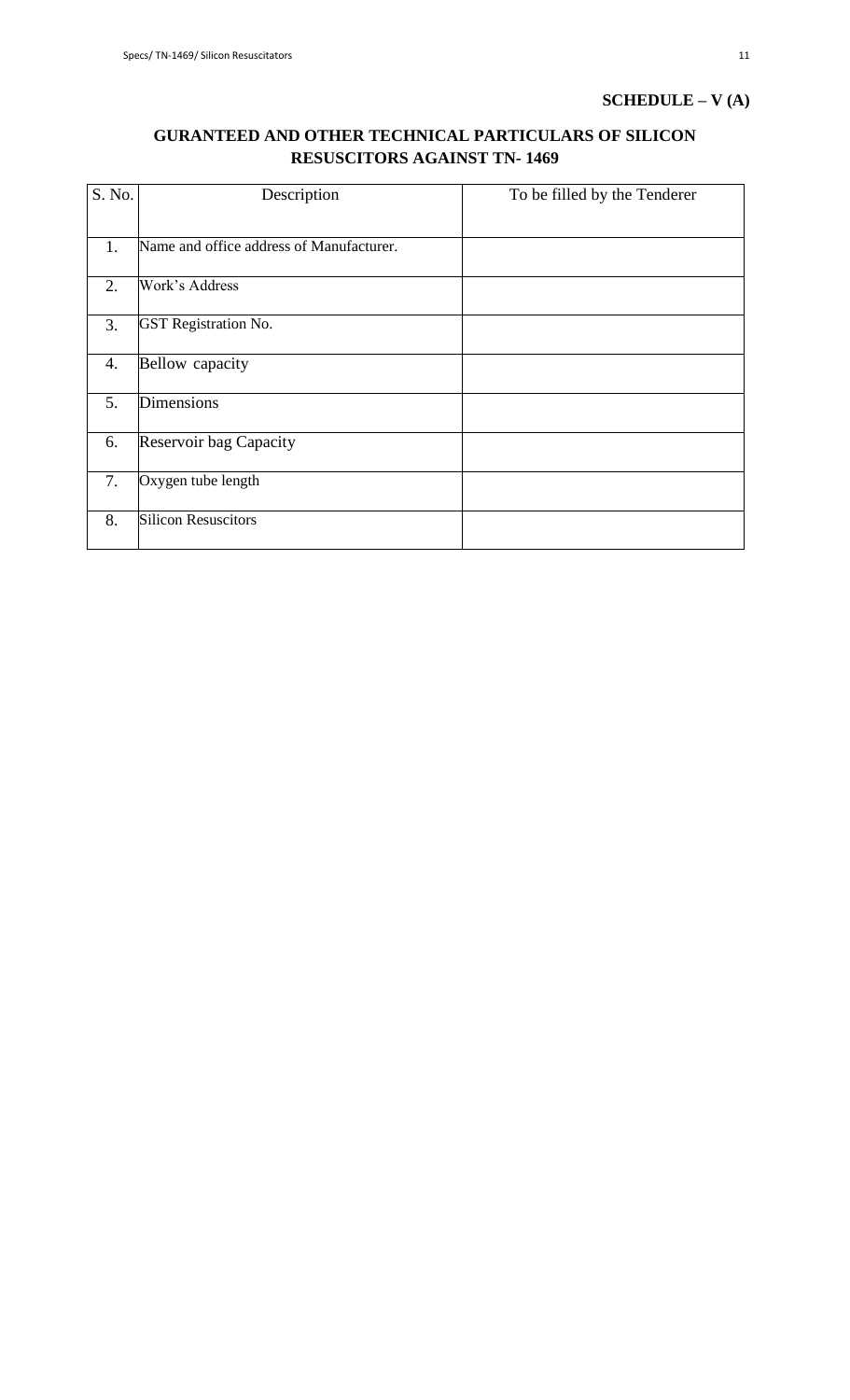## **Schedule – VI (A)**



## **JODHPUR VIDYUT VITRAN NIGAM LIMITED**

## **A Govt. of Rajasthan Undertaking**

## **DEPARTURE/DEVIATION FROM TECHNICAL SPECIFICATION**

The bidder shall state under this schedule the departure from the Purchaser's specification in respect of technical is as under:-

S.No. Main Deviations from Technical Specification.

Certified that we agree to all the technical specification of the NIT except for the deviation to the extent indicated above.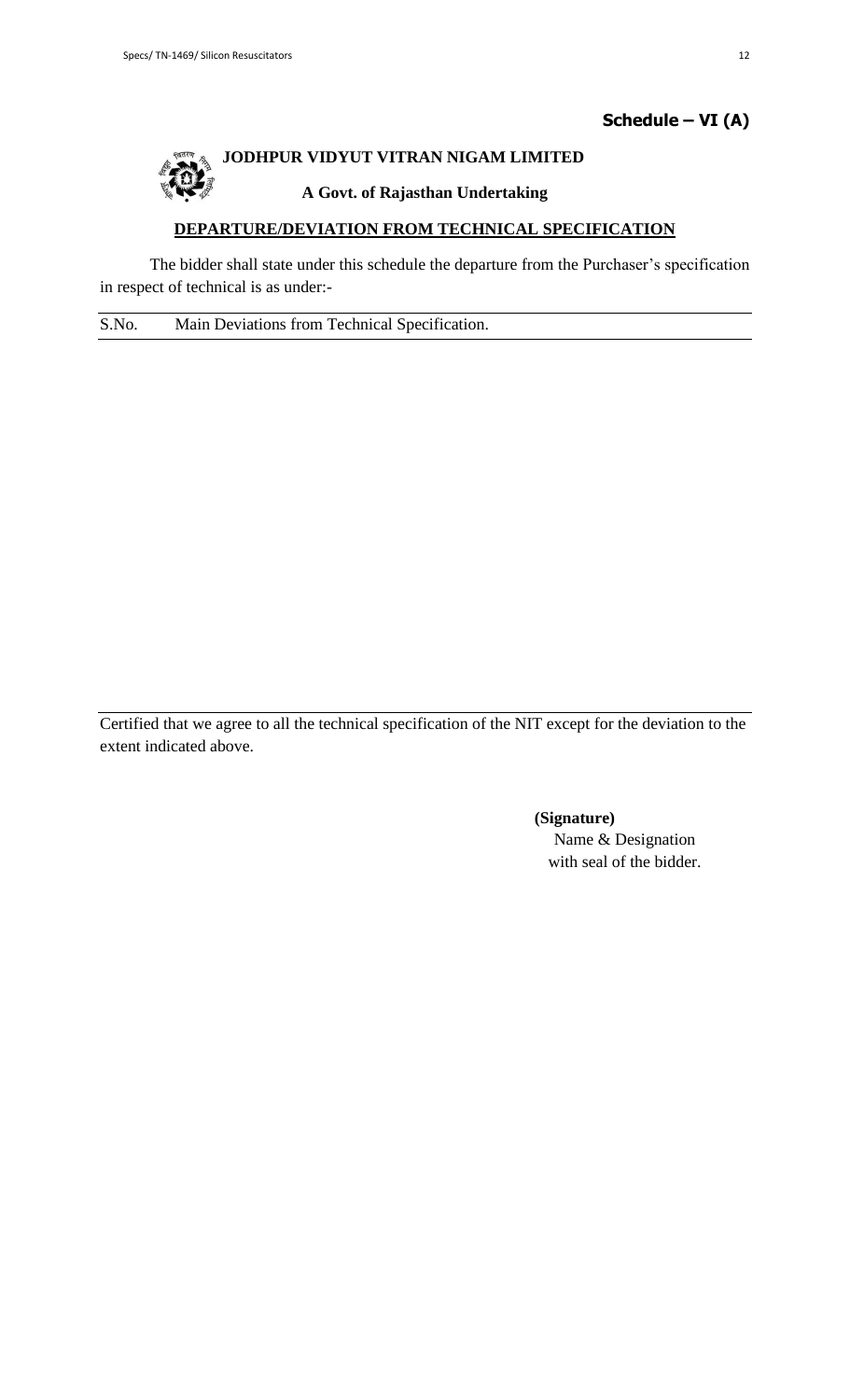

## **JODHPUR VIDYUT VITRAN NIGAM LIMITED**

## **A Govt. of Rajasthan Undertaking**

## **DEPARTURE FROM COMMERCIAL TERMS & CONDITIONS OF THE SPECIFICATION**

The bidder shall state under this schedule the departure from the Purchaser's specification in respect of Commercial terms & conditions:-

S.No. Main Deviations from Specification.

Certified that we agree to all the commercial terms & conditions as laid down in General Conditions of Contract to the specification except for the deviation to the extent indicated above.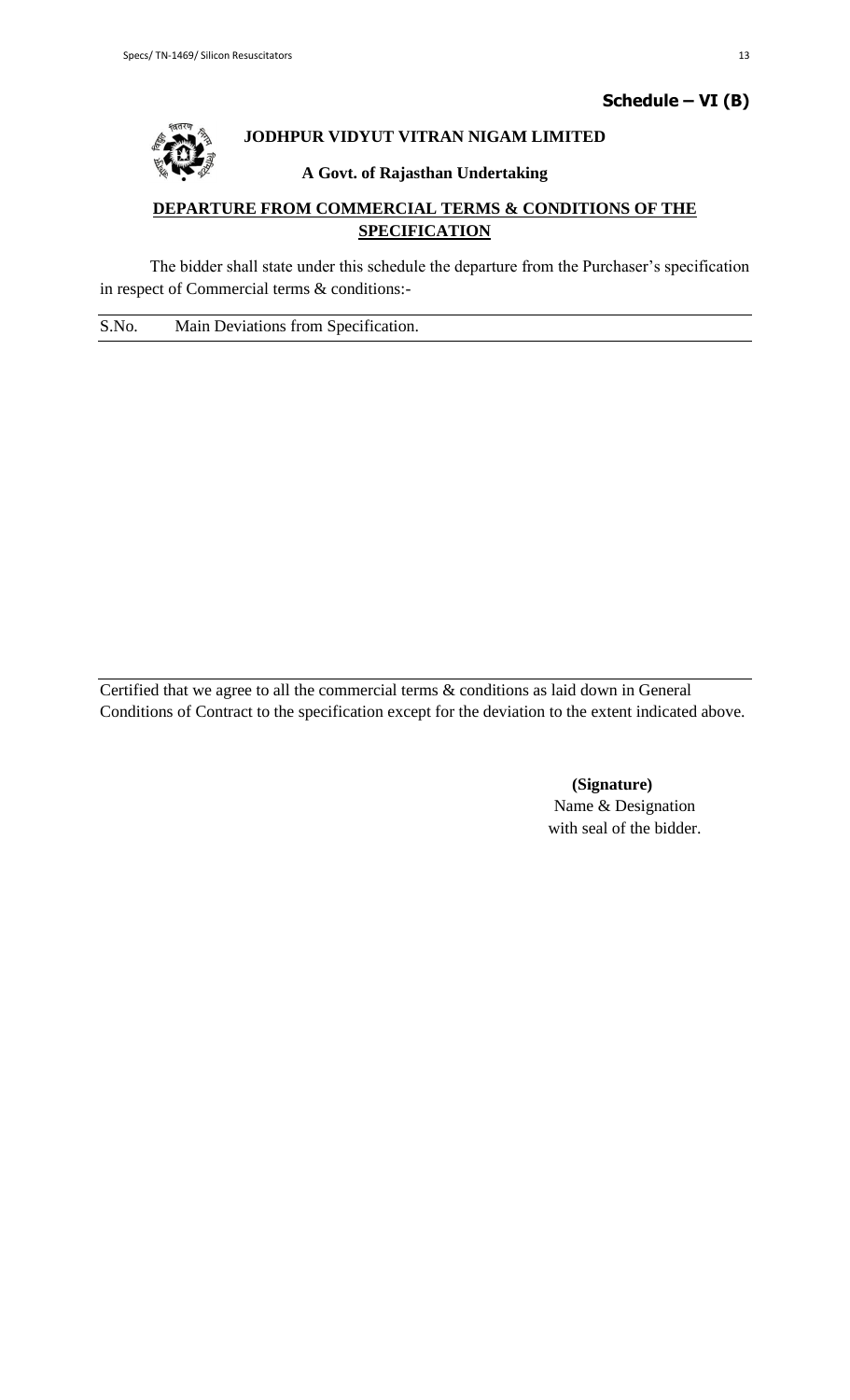

## **JODHPUR VIDYUT VITRAN NIGAM LIMITED**

## **A Govt. of Rajasthan Undertaking**

## **LIST OF PAST SUPPLIES**

The bidder shall state under this schedule whether material and equipments, similar to those offered in the tender have been previously supplied by him. A list shall be given of such orders executed by him together with information regarding the names of purchasing organizations, quantities supplied and when the supplies were effected. This list should be in form given below:-

| S.No. Detailed particulars Qty in |      |           | Order No. Name & details Date of of |  |
|-----------------------------------|------|-----------|-------------------------------------|--|
| items supplied                    | Nos. | & Date    | of purchasing Completion            |  |
|                                   |      | authority |                                     |  |
|                                   |      |           |                                     |  |

| If executed partially | whether still  |               | Delivery | Remarks          | to be |
|-----------------------|----------------|---------------|----------|------------------|-------|
| mentioned<br>order    | to be executed | stipulated in |          | $(Qty.$ in Nos.) |       |
|                       |                |               | u        |                  |       |

**Note:** Separate schedules are to be furnished by the bidder for past supply to the JdVVNL, Jodhpur other State Electricity Boards and other Departments /Organisations.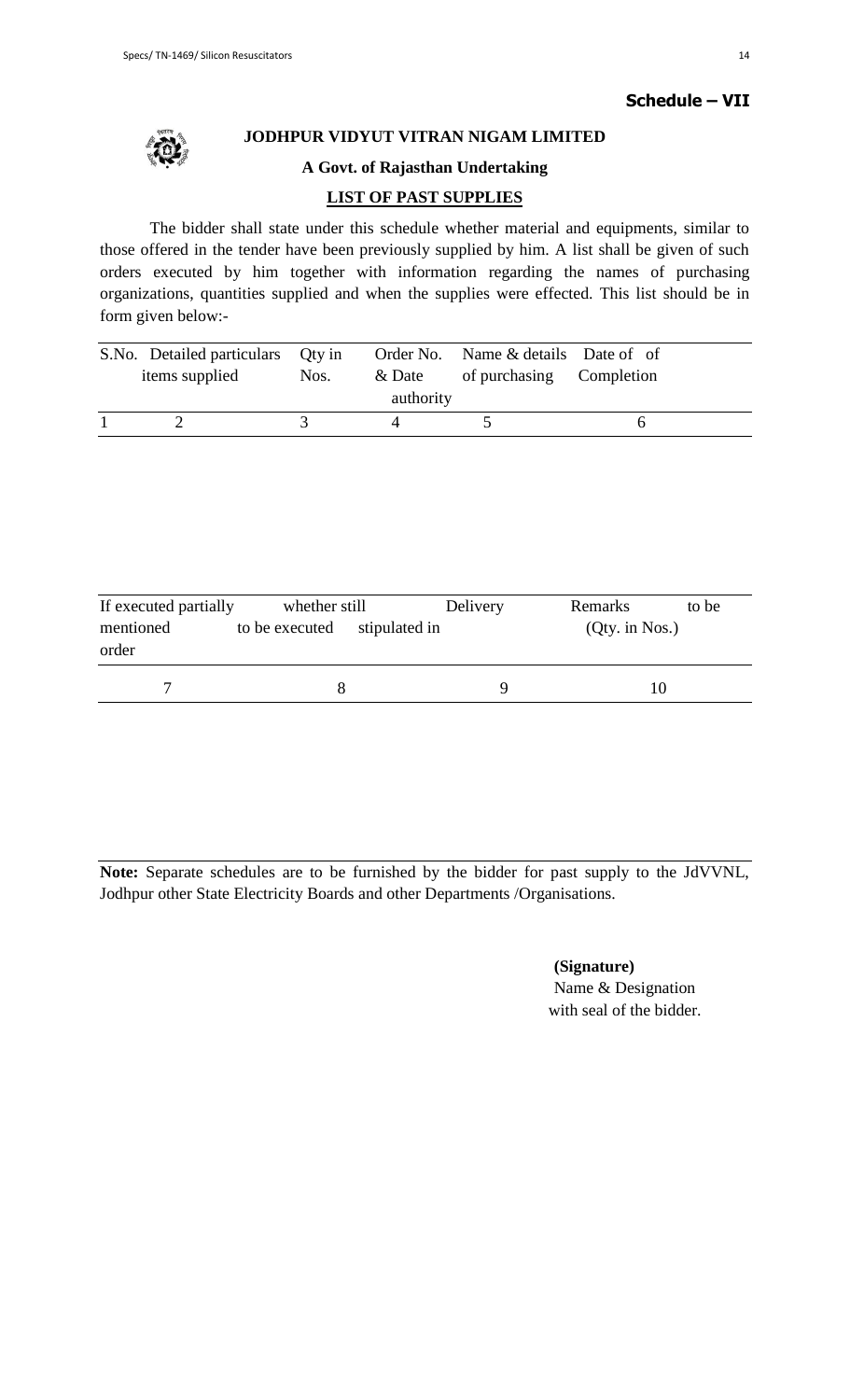

## **Schedule – VIII**

**JODHPUR VIDYUT VITRAN NIGAM LIMITED**

## **A Govt. of Rajasthan Undertaking**

### **DELIVERY SCHEDULE**

## PART-A

The delivery schedule of the material by the Purchase Officer is as mentioned hereunder:-

| S.No. | Particulars<br>of    | Commencement                             |                          | Rate of supply Period for completion |
|-------|----------------------|------------------------------------------|--------------------------|--------------------------------------|
|       | Material             | period                                   | per month                | of delivery of entire                |
|       |                      |                                          |                          | material                             |
|       | <b>SILICON</b>       | After 30 days from                       | Nos. per   Completion in | two                                  |
|       | <b>RESUSCITATORS</b> | the date of receipt of $\vert$ month (to |                          | be months<br>equal<br>at             |
|       |                      | Purchase<br>detailed                     | quoted<br>by             | monthly rate                         |
|       |                      | Order                                    | tenderer)                |                                      |

## PART-B

In case bidder deviates from the delivery schedule mentioned by the purchaser in Part-A then the delivery schedule shall be indicated/mentioned by the bidder as under:-

| S.No. Particulars | Commencement                | Rate of supply Period for completion |                       |
|-------------------|-----------------------------|--------------------------------------|-----------------------|
| of Material       | period per Month. per Month |                                      | of delivery of entire |
|                   |                             | material                             |                       |

**Note:** 1. During the commencement period the process of model assembly and submission of B.O.M. for approval shall be got completed.

2. During the commencement period the contractual formalities shall be got completed.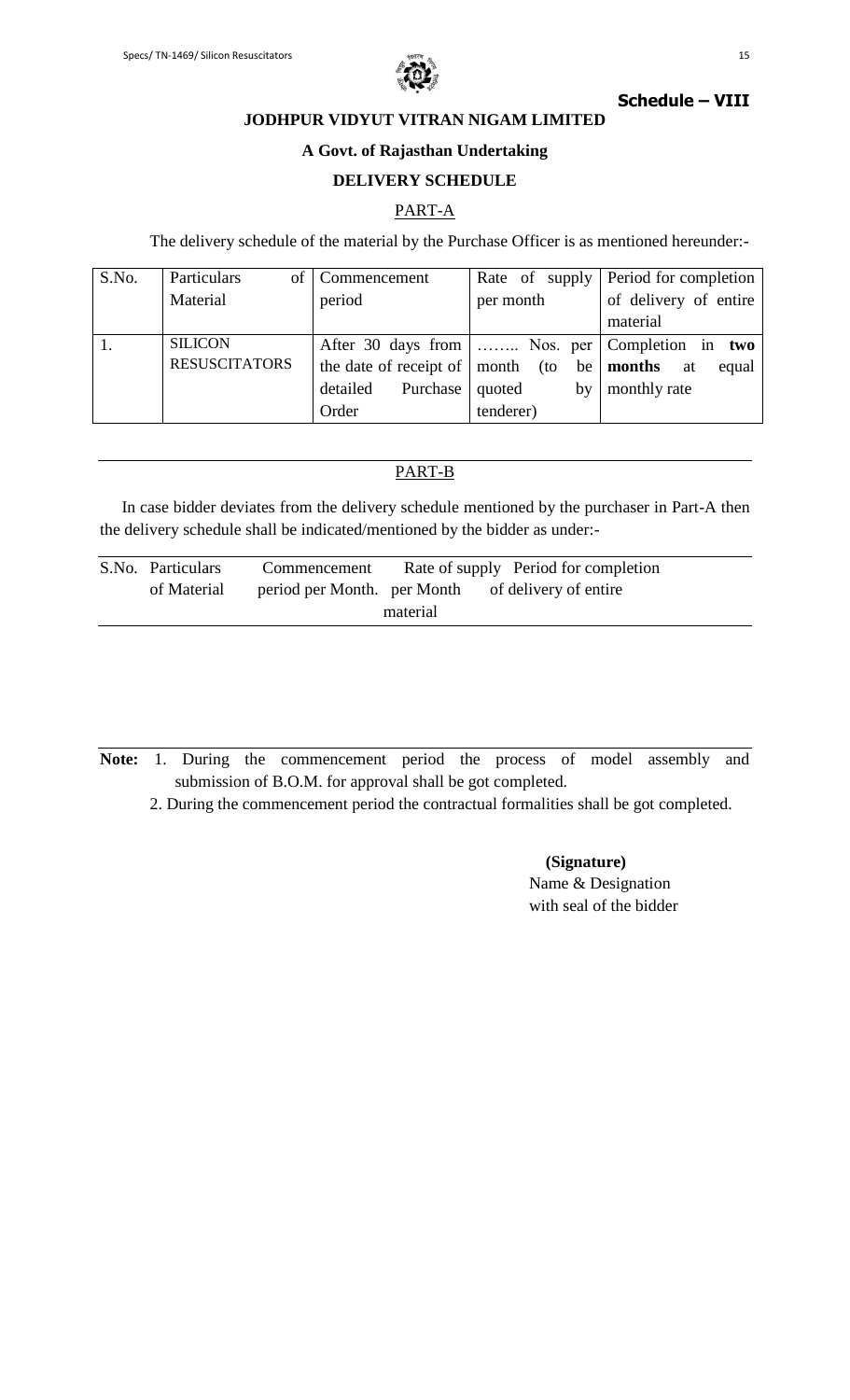

## **Schedule – IX**

## **JODHPUR VIDYUT VITRAN NIGAM LIMITED A Govt. of Rajasthan Undertaking**

List of Equipments and Technical Hands Available with the Firm (To be filled in by the bidders & enclosed with the bid)

Manufacturers and / or their authorized agents who are quoting against this bid are requested to furnish the following information along-with the bid. The Purchaser will have the discretion to ignore the bid without the under noted particulars and/or ignore the bid particulars.

| $\mathbf{1}$   | Name and Address of Manufacturer                                          |  |
|----------------|---------------------------------------------------------------------------|--|
|                | (With phone, mobile, fax & official email ID)                             |  |
| $\overline{2}$ | <b>GSTIN</b>                                                              |  |
| 3              | Place where works exist                                                   |  |
|                |                                                                           |  |
| $\overline{4}$ | Details of machinery particularly with B.H.P. of each item installed.     |  |
| 5              | Details of staff employed in the works                                    |  |
| 6              | Date when started the manufacturing of item under reference               |  |
| 7              | List of items manufactured.                                               |  |
| 8              | Literature and drawings of items manufactured showing their               |  |
|                | description, size, design and other important technical particulars       |  |
| 9              | Details of order so far, executed alongwith the names of organization     |  |
|                | to whom supplied.                                                         |  |
| 10             | Manufacturing capacity.                                                   |  |
| 11             | Is the workshop open for inspection by the representative of the          |  |
|                | board, if required?                                                       |  |
| 12             | Statement of financial resources and Banking Reference along with         |  |
|                | Balance-Sheet for previous two years                                      |  |
| 13             | Testing facilities available for the manufactured articles in the testing |  |
|                | laboratory of works.                                                      |  |
| 14             | Whether the Firm is a small/medium/large scale industry.                  |  |
| 15             | Registration No. with :-                                                  |  |
|                | i. Small Scale, National/State.                                           |  |
|                | ii) DGTD                                                                  |  |
|                | iii) State Industries Department                                          |  |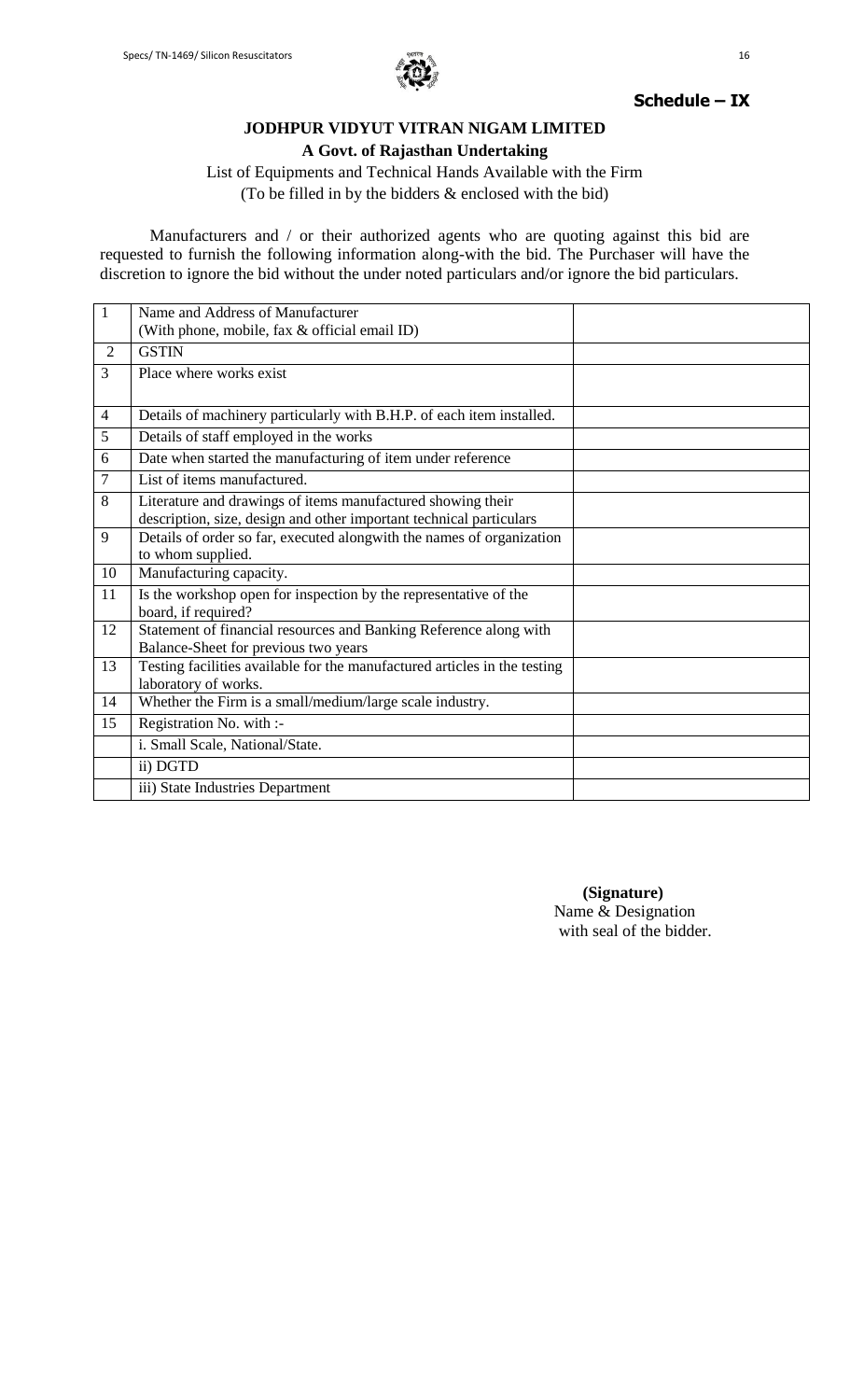### **Schedule – X**

### **GENERAL PARTICULARS ABOUT THE TENDER IN BRIEF**

### **JODHPUR VIDYUT VITRAN NIGAM LIMITED OFFICE OF THE SUPERINTENDING ENGINEER (MM&C) NEW POWER HOUSE INDUSTRIAL AREA, JODHPUR. TELEPHONE: 0291-2742223 / FAX:- 0291-2746539**

#### **Two Part Bid**

### SPECIFICATION FOR SUPPLY OF SILICON RESUSCITATORS UNDER SPECIFICATION NO. JdVVNL/SE/MM&C/ TN-1469

| $\mathbf{A}$ | NIT No.                          | TN-1469                                                                                                                             |
|--------------|----------------------------------|-------------------------------------------------------------------------------------------------------------------------------------|
| B            | Last date for receipt of tenders | 31.08.2018 upto 12:00 PM                                                                                                            |
| $\mathbf C$  | Date & time of tender opening    | 31.08.2018 at 3:00 PM                                                                                                               |
| D            | Cost of Specification            | Rs. 2,950.00 (Two Thousand Nine Hundred & Fifty)<br>only)<br>For MSME: Rs. 1,475 (One Thousand Four Hundred<br>& Seventy Five only) |
| E            | Processing of RISL               | Rs. 1,000.00 (One Thousand only)                                                                                                    |
| F            | Bid security to be deposited     | General Bidder: Rs. 21214.00<br>Sick Unit: Rs. 10607.00<br>SSI unit of Rajasthan: Rs. 5304.00 *                                     |
| G            | Validity                         | 120 days from the next date of opening of techno-<br>commercial bid.                                                                |

 **\*In case SSI unit of Rajasthan quotes the less than the tendered quantity , then they are required to furnish Bid security @ 0.5% of the value of the quantity offered by them, failing which bid shall be considered non-responsive.**

**The micro , small & Medium Scale Industries of Rajasthan and sick Industries , other than Small Scale Industries , whose cases are pending before the Board of Industrial and Financial Reconstructioon (BIFR) shall furnish self attest documentary evidence duly attested by notary to claim the above.**

### **VERY VERY IMPORTANT**

The bids not accompanied with qualification requirement, technical requirement indicated in the specification and other requirement given here under will be considered as incomplete offer and sufficient grounds for offer to be passed over:

- 1. Capacity, capability and competency proofing documents.
	- a. Capacity /orders of similar and higher rating of tendered equipment booked as on date of biding with type and rating and construction details of equipment for which order received be indicated.
	- b. Copy of purchase orders of Erstwhile RSEB /SEB`S / Electric Utilities / Govt.
- 2. Departments / Discom for similar or higher rating equipment latest executed.
- 3. Year wise past experience for last 5 years of similar or higher rating of tendered equipment.
- 4. The details of testing facilities available at the works.
- 5. Quality assurance plan.
- 6. Complete guaranteed technical particulars, out lines and general arrangement drawings along with Bill of Material.
- 7. Bids without Section-I, II, III & Schedules (I to X) shall be rejected.
- 8. Bids shall be furnished **through online**.
- 9. JdVVNL has the right to reject any offer on the basis of track record of poor performance in execution of previous order / equipment supplied /after sales service while evaluating the Techno-Commercial bid.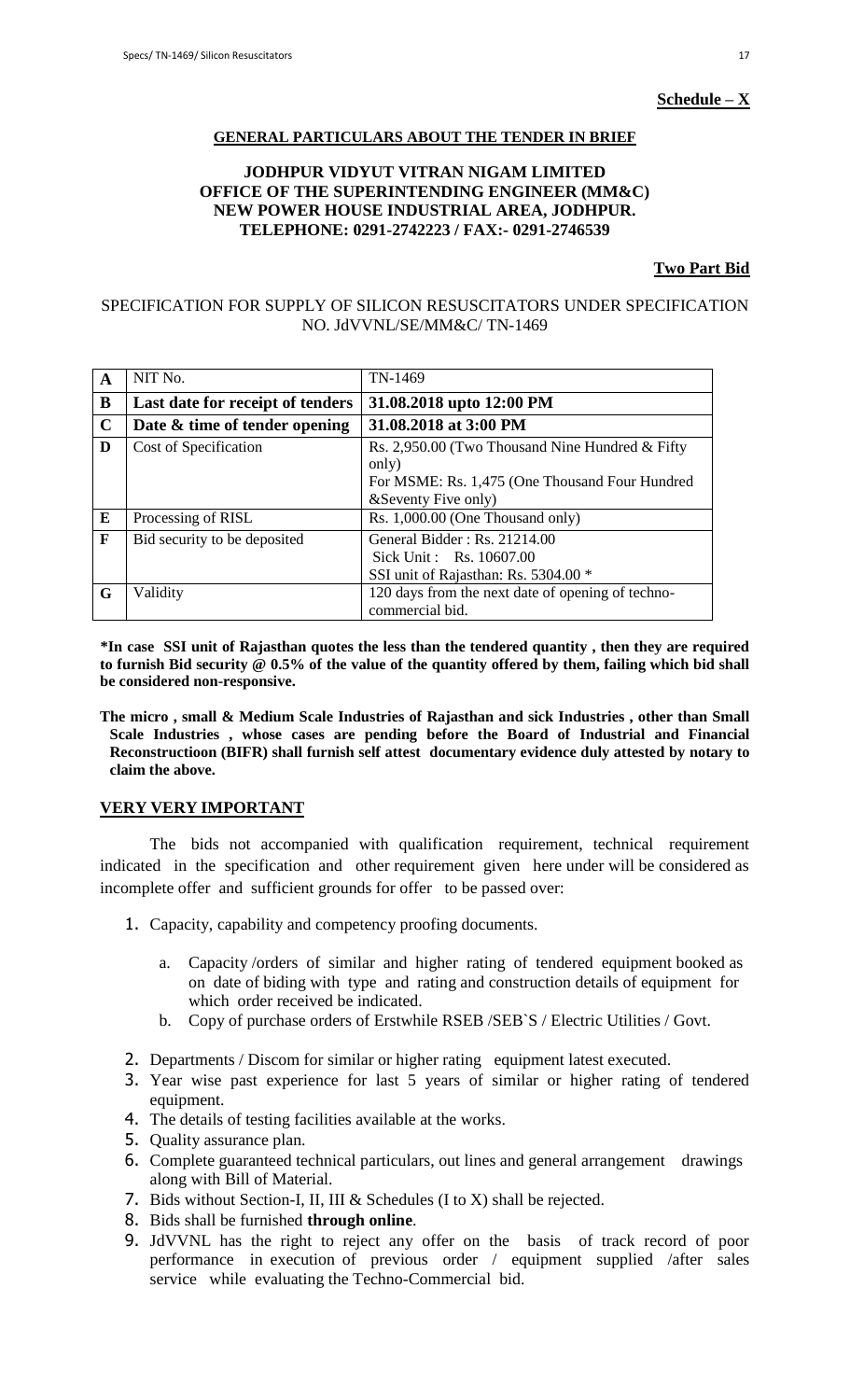- 10.JdVVNL reserves the right to accept minor deviations in standard terms and conditions and also in technical and constructional features as specified in the technical specification **(Schedule-III).**
- 11. Deviation of any kind shall not be quoted in price bid, if found quoted, the same shall be ignored.
- 12.The following facilities are to be provided by the supplier at his own cost to the inspecting officer of Nigam (JdVVNL):-
- i. Suitable accommodation.
- ii. Local conveyance between arrival point, place of stay, works and departure point.

iii. The supplier shall assist in arranging return ticket and reservation on the request of the inspecting officer for which the payment shall be made by the inspecting officer. In case of joint inspection, single or shared double room accommodation shall be provided.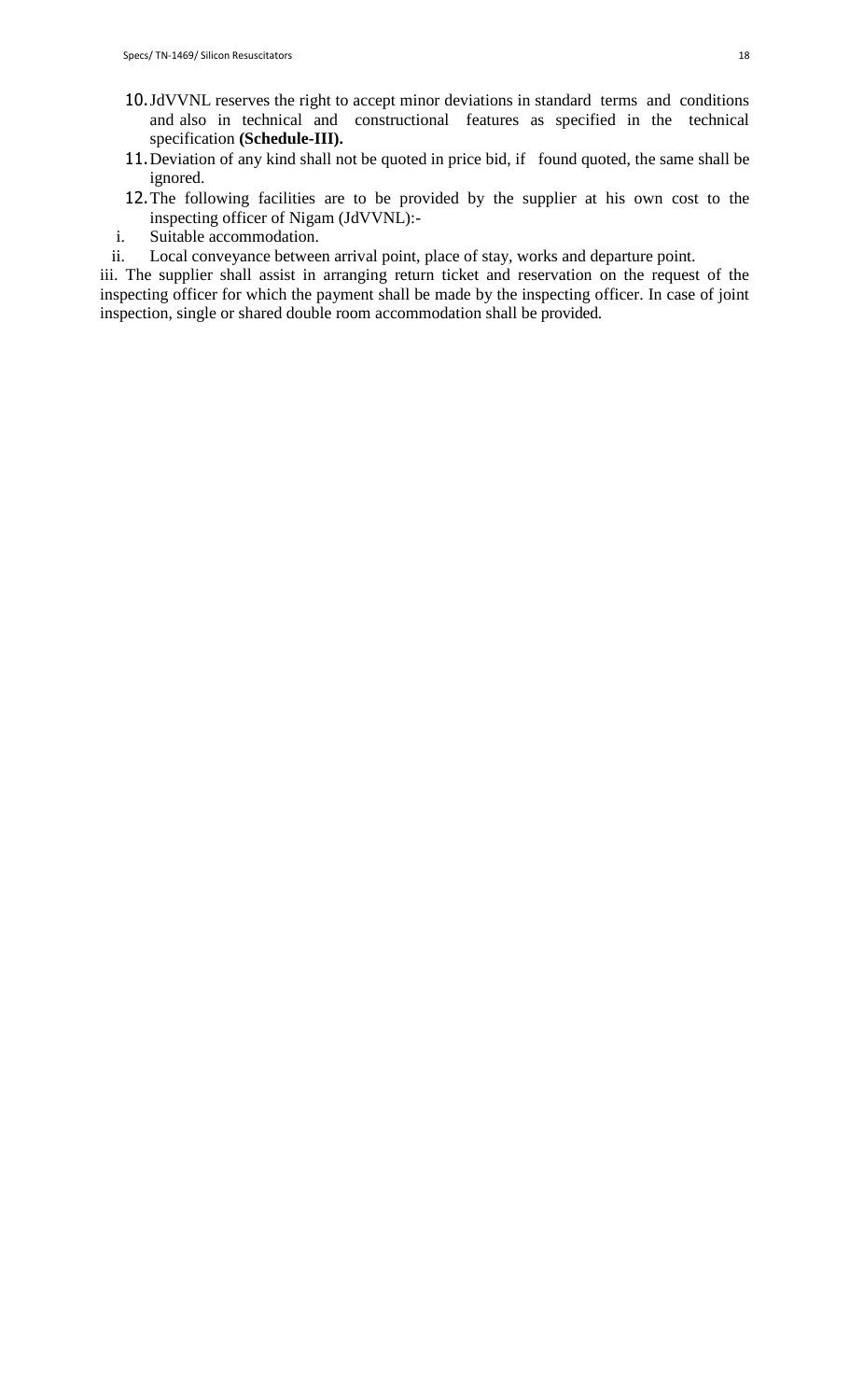## **Schedule – XI**

### **Format of Affidavit**

### **(ON NON JUDICIAL STAMP OF RS. 100/-)**

I\_\_\_\_\_\_\_\_\_\_\_\_\_\_\_\_\_\_\_S/o\_\_\_\_\_\_\_\_\_\_\_\_\_\_\_\_\_\_\_\_\_\_\_Aged\_\_\_\_\_\_\_\_\_Yrs.\_\_\_\_\_\_\_ Residing at \_\_\_\_\_\_\_\_\_\_\_\_\_\_\_\_\_\_\_\_\_\_\_\_\_\_\_\_\_\_\_\_\_\_\_\_\_\_\_\_\_\_Proprietor/Partner/Director of M/s\_\_\_\_\_\_\_\_\_\_\_\_\_\_\_\_\_\_\_\_\_\_\_\_\_\_\_\_\_\_\_ do hereby solemnly affirm and declare that: (a) My/Our above noted enterprise M/s \_\_\_\_\_\_\_\_\_\_\_\_\_\_\_\_\_\_\_\_\_\_\_\_\_\_\_\_\_has been issued acknowledgement of Entrepreneurial Memorandum Part II by the District Industries Centre\_\_\_\_\_\_\_\_\_\_\_\_\_\_\_\_\_\_\_\_\_\_\_\_\_\_. The acknowledgement No. is \_\_\_\_\_\_\_\_\_\_\_\_\_\_\_dated and has been issued manufacture of following items: Name of Items Production Capacity (Yearly) (i) (ii) (iii)

 $(iv)$ 

(v)

(b) My/Our above noted acknowledgement of Entrepreneurial Memorandum Part-II has not been cancelled or withdrawn by the Industries Department and that the enterprise is regularly manufacturing the above items.

(c) My/Our enterprise is having all the requisite plant and machinery and is fully equipped to manufacture the above noted items.

Place

 Signature of Proprietor/Director Authorized Signatory With Rubber Stamp and date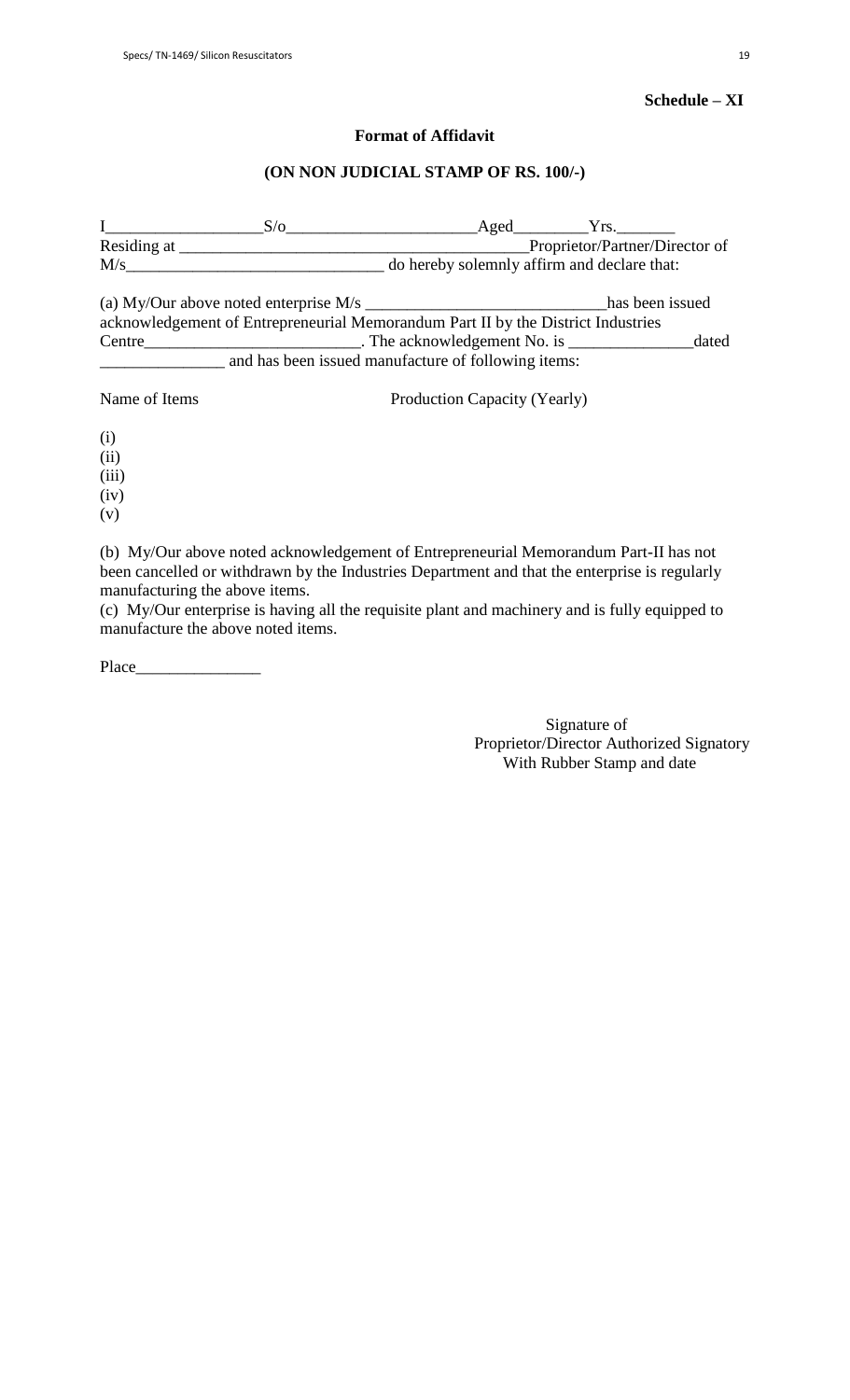### **GENERAL**

### **Amendments in GCC & ITB**

## **1) Wherever EMD and Security Bank Guarantee (SBG), are appearing in the ITB, GCC & other Bidding Documents, same is hereby replaced by BID SECURITY as under:-**

### **BID SECURITY**

Bid security shall be 2% **of the estimated value of subject matter of procurement put to bid.** In case of Small Scale Industries of Rajasthan it shall be 0.5% of the **quantity offered** for supply and in case of sick industries, other than Small Scale Industries, whose cases are pending with Board of Industrial and Financial Reconstruction, it shall be 1% of the value of bid. Every bidder, if not exempted, participating in the procurement process shall be required to furnish the bid security as specified in the notice inviting bids.

## **In case SSI unit of Rajasthan quotes the less than the tendered quantity, then they are required to furnish Bid Security @ 0.5% of the value of the quantity offered by them, failing which bid shall be considered non-responsive.**

The Bid Security amount (as applicable) to be paid by Demand Draft/Banker"s Cheque in favour of SR. AO (CASH & CPC), JDVVNL, Jodhpur (payable at Jodhpur) 342003 **upto 4.00 p.m. upto one WORKING day prior to schedule date of opening** of respective bid or Bank Guarantee, in specified format, of a scheduled bank in favour of Superintending Engineer (MM&C), JDVVNL, Jodhpur, be deposited to the Sr.Accounts Officer (MM&C), JDVVNL, New Power House, Industrial Area,Jodhpur-342003 **upto 4.00 p.m. upto one WORKING day prior to schedule date of opening** of respective bid and obtain a receipt/acknowledgement thereof. No other mode of deposit shall be accepted. At the time of depositing the Bid Security amount or Bank Guarantee, the bidder shall also furnish self attested and duly attested by Notary, the documentary evidence of SSI unit of Rajasthan or of sick unit (as applicable) along with affidavit as per schedule XI on Non-Judicial Stamp of Rs. 100/-.

The Bank Guarantee against Bid Security be issued by Nationalized / Scheduled Bank. The same may be accepted after confirmation byissuing Bank. If any Bid Security Bank Guarantee not is proper format / not confirmed by the issuing Bank the same would not be accepted and the bidder would be immediately shorted out from bid process.

The Micro, Small & Medium Scale Industries of Rajasthan and sick industries, other than Small Scale Industries, whose cases are pending before the Board of Industrial and Financial Reconstruction (BIFR) shall furnish self-attested documentary evidence duly attested by Notary to claim the above.

## **2) Wherever Performance Bank Guarantee (PBG) and Composite Bank Guarantee (CBG) are appearing in the ITB, GCC & other Bidding Documents, same are hereby replaced by PERFORMANCE SECURITY as under:-**

## **PERFORMANCE SECURITY**

(i) Performance security shall be solicited from all successful bidders except the department's of the State Government and undertakings, corporations, autonomous bodies, registered societies, co-operative societies which are owned or controlled or managed by the State Government and undertakings of the Central Government. However, a performance security declaration shall be taken from them. The State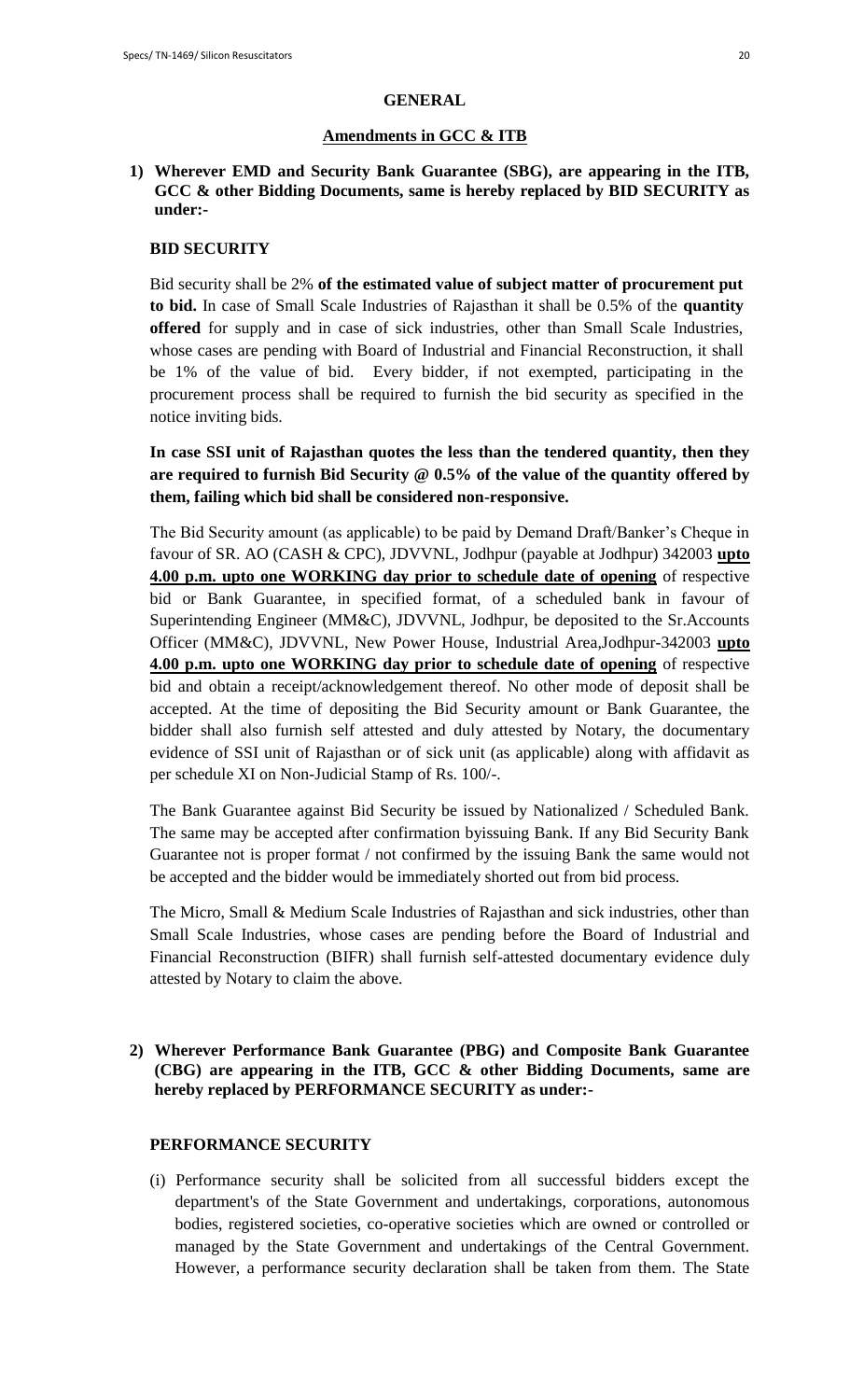Government may relax the provision of performance security in particular procurement or any class of procurement.

(ii) Performance security from the successful bidder shall be **5%** of the amount of supply order (in case of established suppliers)/ **1%** of the amount of supply order (in case of Micro, Small & Medium scale industries of Rajasthan)/ **2%** of the amount of supply order (in case of sick industries) / **10%** of the amount of supply order (in case of other suppliers). In case of successful bidder, the amount of bid security may be adjusted in arriving at the amount of the performance security, or refunded if the successful bidder furnishes the full amount of performance security.

### **3) VENDOR REGISTERATION**

**The relaxation/exemption given to the registered vendors of the Nigam in respect of EMD/SBG, wherever appearing in the ITB, GCC & other Bidding documents, are hereby WITHDRAWN.**

**4) The indirect taxes i.e. Excise Duty, Service Tax, VAT/CST, Entry Tax etc. mentioned in G.C.C., may now be read as G.S.T**

### **5) Due Date of payment:**

Payment shall be due and payable by the purchaser in accordance with the provision of the contract within a reasonable period from the date of receipt of each invoice by the contractor / supplier duly supported by a certificate of the Engineer. The purchaser will take all possible effort to make payment to the contractor / supplier generally on **45th day** after receipt of duly verified challans / receipts / bill in the office of paying authority (Sr. Accounts Officer (Cash &CPC) Jodhpur Discom, Jodhpur / Concerned Circle Accounts Officer) and completion of contractual formalities. But in case of delay in payment the purchaser shall not be liable to pay any interest on the outstanding amount to the contractor / supplier.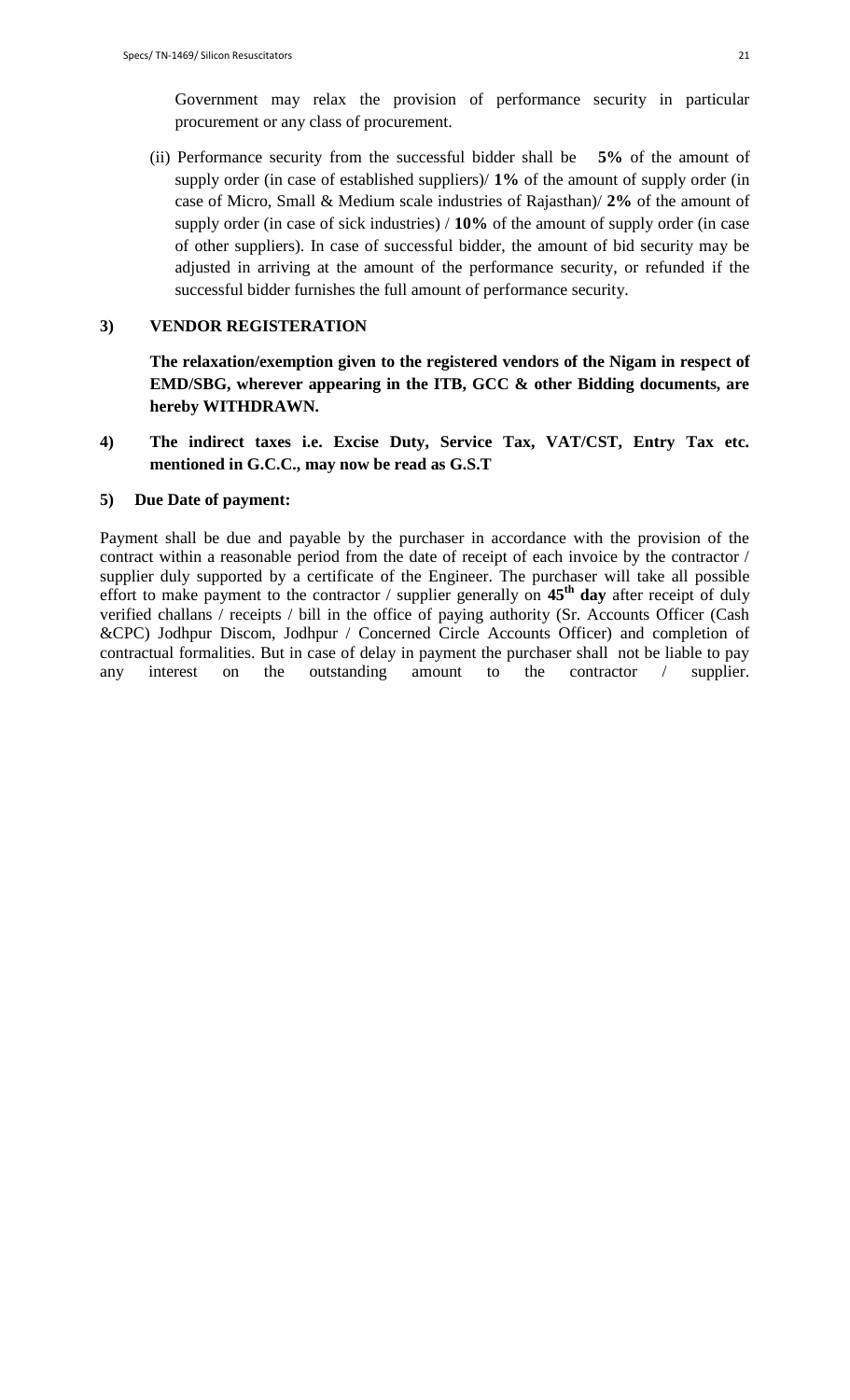### **APPENDIX-A**

Bank Guarantee No. \_\_\_\_\_\_\_. Security Amount : \_\_\_\_\_\_\_\_. Issued on dated : \_\_\_\_\_\_\_\_. Valid upto : \_\_\_\_\_\_\_\_. Claim upto / Grace period: \_\_\_\_\_\_\_\_.

### **PERFORMA OF BANK GUARANTEE FOR BID SECURITY**

(Bank Guarantee in lieu of bid Security on non-judicial Stamp Paper of Rajasthan State of 0.25% of the B.G. value or Rs.25,000/-, whichever is less)

To,

 The Superintending Engineer (MM&C), Jodhpur Vidyut Vitaran Nigam Limited, Jodhpur.

- 1. Whereas \_\_\_\_\_\_\_\_\_\_\_\_\_\_\_\_ (name of the Bidder) (hereinafter called "the Bidder") has submitted its bid dated (date of submission of bid) for (name of contract/ name of the material with Bid no. / TN No. \_\_\_\_\_) (hereinafter called "the Bid").
- 2. KNOW ALL PEOPLE by these presents that WE \_\_\_\_\_\_\_\_\_\_\_\_\_ (name and address of branch of Bank ) of \_\_\_\_\_\_\_\_\_ (name of country), having our registered office at \_\_\_\_\_\_\_\_\_\_\_\_\_\_\_\_\_\_\_\_\_\_ (addresses of bank) (hereinafter called "the Bank"), are bound unto  $\frac{1}{2}$  (name of Purchaser) (hereinafter called "the Purchaser") in the sum of Rs.  $*$  for which payment well and truly to Furthaser 1 in the sum of Rs.  $\frac{1}{2}$  for which payment well and truly to be made to the said Purchaser, the Bank binds itself, its successors, and assigns by these presents sealed with the Common Seal of the said Bank this \_\_\_\_\_\_\_ day of  $20$
- 3. THE CONDITIONS of this obligation are :
	- i. If the bidder withdraws its Bid during the period of bid validity specified by the Bidder in the Bid Form; or
	- ii. If the bidder refuses to accept the correction of error in his Bid; or
	- iii. If the bidder, having been notified of the acceptance of its Bid by the purchaser during the period of bid validity:
	- a. Fails or refuses to execute the Contract Agreement within the time specified in purchase / work order, if required, or
	- b. Fails or refuses to furnish the performance security within the time specified in purchase / work order in accordance with the GCC, or
	- c. Fails to commence supply of goods or services or execute work as per purchase / work order within time specified.
	- iv. If the bidder breaches any provision of the Code of integrity specified in the RTPP Act and Chapter VI of the RTPP Rules.
- 4. We undertake unconditionally and irrevocably to guarantee as primary obligator and not as surety merely to pay to the purchaser a sum of Rs. \_\_\_\_\_\_\_\_\_\_\_ (in words Rs. \_\_\_\_\_\_\_\_\_\_\_\_\_\_\_\_\_\_\_\_\_\_\_\_\_\_\_\_\_\_\_\_\_\_\_\_\_\_) upon receipt of its first written demand, without the purchaser having to substantiate its demand, provided that in its demand the Purchaser will note that the amount claimed by it is due to it owing to the occurrence of one or all of the above three conditions specifying the occurred condition or conditions.
- 5. The decision of the Superintending Engineer (MM&C), Jodhpur Vidyut Vitaran Nigam Limited, Jodhpur shall be final whether breach has been committed on the right to demand the amount of guarantee from us which has accrued to the purchaser.
- 6. This guarantee shall not cease or determine, if the purchaser grants time or indulgence or vary the terms of the contract with the Contractor or without our consent or knowledge.
- 7. The guarantee herein contained shall not be affected by any change in the constitution of the Contractor.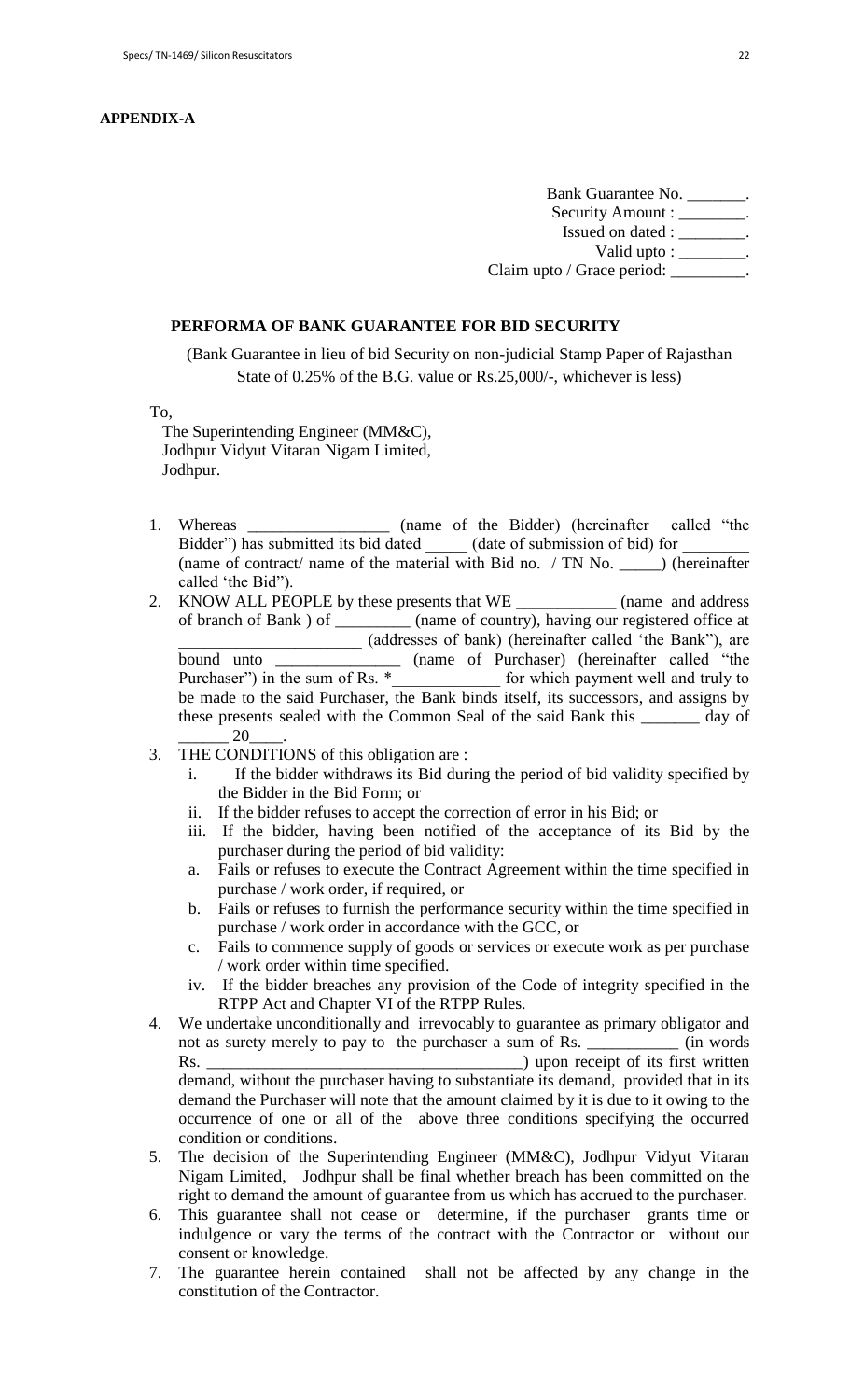- 8. We \_\_\_\_\_\_\_\_\_\_ (Bank Name) further undertake not to revoke this guarantee during its currency except with the previous consent of the Superintending Engineer (MM&C), Jodhpur Vidyut Vitaran Nigam Limited, Jodhpur.
- 9. All disputes arising under the said guarantee between the Bank and the Nigam or between the Contractor and the Nigam pertaining to the guarantee, shall be subject to the jurisdiction of the Courts in Jodhpur, Rajasthan alone.
- 10. This guarantee will remain in force up to and including one hundred eighty (180) days after the date of the opening of bids, i.e. upto \_\_\_\_\_\_\_\_\_\_\_, with a further grace period of Ninety (90) days and any demand in respect thereof should reach the Bank not later than the above date.

Yours faithfully, Bankers (EXECUTANT) Signed by the above named Bank in presence of : (signature with full Name and Address)

Witness :

.

\_\_\_\_\_\_\_\_\_\_\_\_\_\_. \_\_\_\_\_\_\_\_\_\_\_\_\_\_.

Attested by Notary Public, First Class Magistrate or directly confirmed by the executing Bank.

\* The Bidder should insert the amount of the guarantee in words and figures denominated in the currency of bid.

**Note** : In case the bid is submitted by a Joint Venture, the Bid Bank guarantee shall be in the name of Lead partner or in the name of joint venture partners submitting the Bid covering all the partners of the joint venture.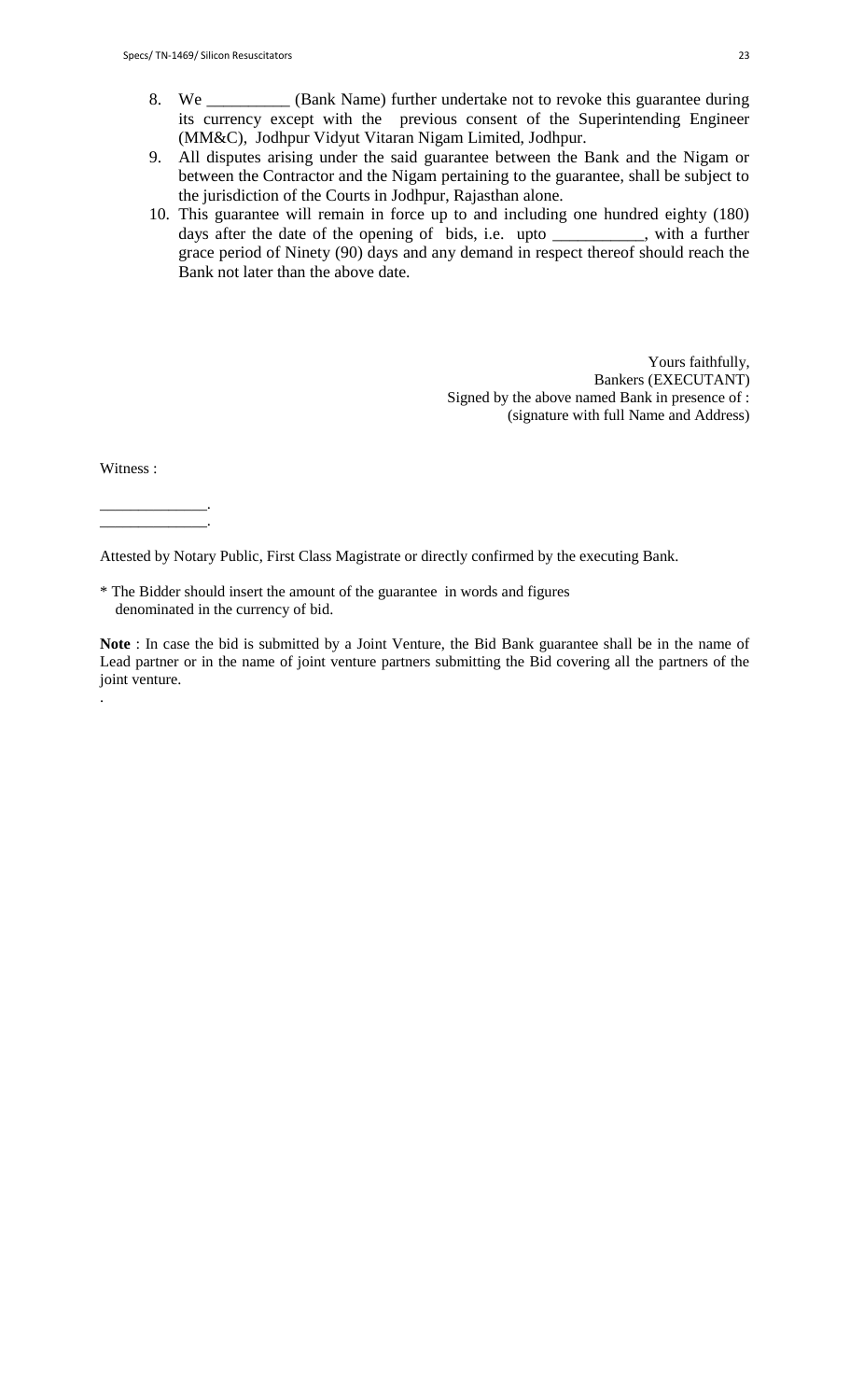#### **Appendix-B**

### **IMPORTANT INSTRUCTION**

 As discussed following instructions/clarifications are required to be incorporated in the tender specification:

- 1. All the intending bidders are requested to submit hard copy of all the document(s), uploaded on the e-procurement web-portal, in a sealed envelop in the office of the SE (MM & C), JdVVNL, Jodhpur. This sealed envelop shall be opened on the same date of bid opening i.e. on website of e.proc.rajasthan.
- 2. Bidders are requested to read the bid documents very carefully and upload their bid well in time. Please note that no further chance shall be given for attending shortcoming(s), if any and in the event of shortcoming in any tender document(s), the bid is likely to be rejected.
- 3. At the time of accepting counter offer given or at the time of negotiation, bidders change the quantity of original offer & give the conditional acceptance of counter offer which is not in accordance with RTPP rules and Act therefore Negotiation with the bidders or counter offer given to bidder shall be accepted in terms of price only. Restriction on quantity to be supplied or any other conditional offer shall not be accepted. If any conditional offer is given then that bidder shall be treated for violation of the code of integrity in terms of sec 11 of RTPP Act and Rule 80 of RTPP Rules and action shall be taken against defaulter bidder in accordance with RTPP Rules and Act.
- 4. In case of bid security deposited, the firm deposits lesser security than the required amount, bid shall be rejected.
- 5. As per notification SO 165 issued by Fin. Dept. dt. 19.11.2015 on reference to RTPP rules, "clause 8(A)" bidding document shall be provided to MSME at 50% of prescribed cost.
- 6. RTPP Act 2012 & RTPP rules 2013 shall be applicable for the procurement process.
- 7. A declaration regarding debarment/blacklisting/code of integrity shall be given by bidder in Annx-"A .